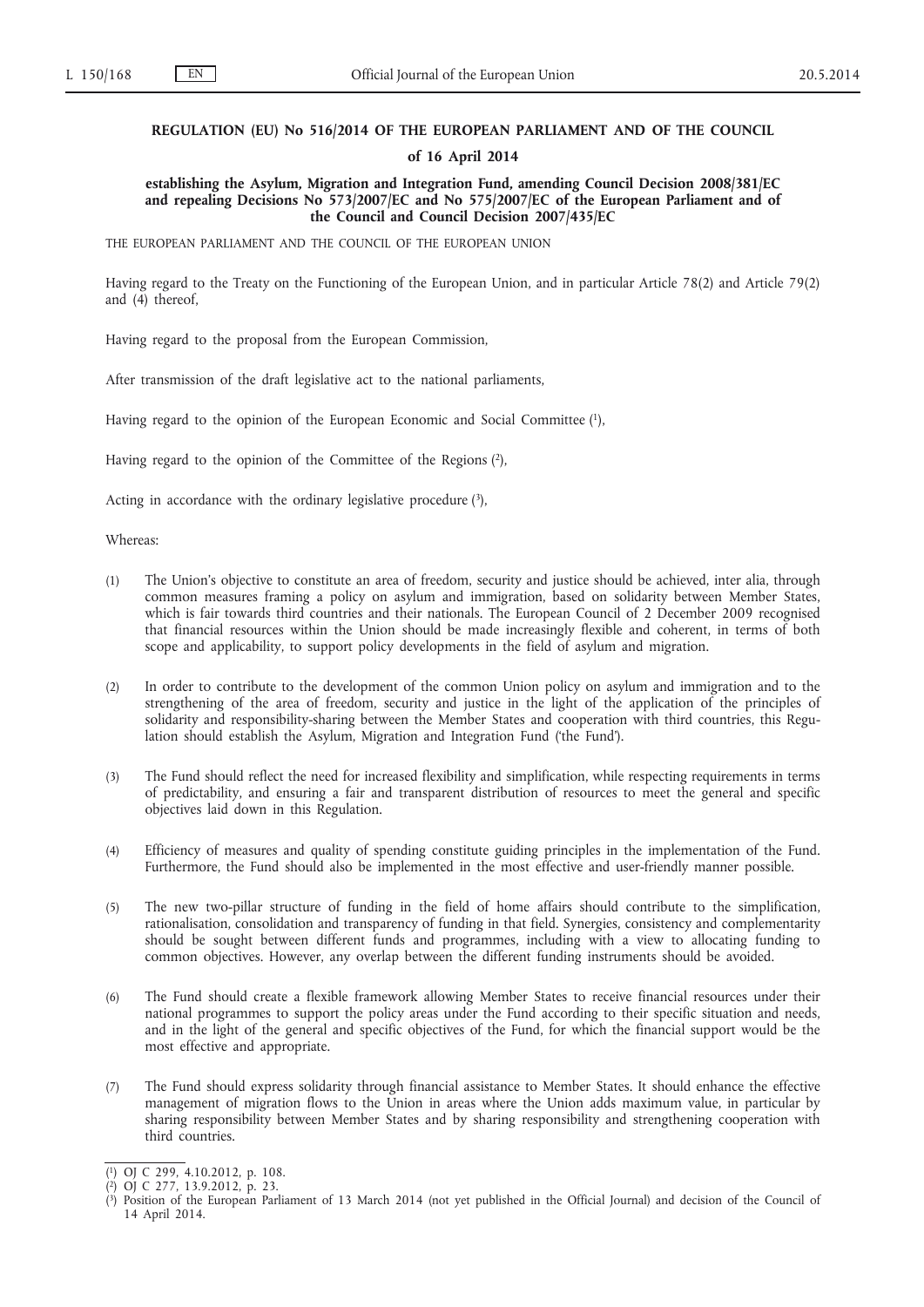(8) In order to contribute to the achievement of the general objective of the Fund, Member States should ensure that their national programmes include actions addressing the specific objectives of this Regulation, and that the allocation of resources between objectives ensures that the objectives can be met. In the unusual event that a Member State wishes to derogate from the minimum percentages laid down in this Regulation, the Member State concerned should provide a detailed justification within its national programme.

(9) To ensure a uniform and high-quality asylum policy and apply higher standards of international protection, the Fund should contribute to the effective functioning of the Common European Asylum System, which encompasses measures relating to policy, legislation, and capacity-building, while acting in cooperation with other Member States, Union agencies and third countries.

- (10) It is appropriate to support and improve the efforts made by Member States to fully and properly implement the Union asylum *acquis*, in particular to grant appropriate reception conditions to displaced persons and applicants for, and beneficiaries of, international protection, to ensure the correct determination of status, in accordance with Directive 2011/95/EU of the European Parliament and of the Council (1), to apply fair and effective asylum procedures and to promote good practice in the field of asylum, so as to protect the rights of persons requiring international protection and enable Member States' asylum systems to work efficiently.
- (11) The Fund should offer adequate support to joint efforts by Member States to identify, share and promote best practices and establish effective cooperation structures in order to enhance the quality of decision-making in the framework of the Common European Asylum System.
- (12) The Fund should complement and reinforce the activities undertaken by the European Asylum Support Office ('EASO') established by Regulation (EU) No 439/2010 of the European Parliament and of the Council (2), with a view to coordinating practical cooperation between Member States on asylum, supporting Member States subject to particular pressure on their asylum systems and contributing to the implementation of the Common European Asylum System. The Commission may make use of the possibility offered by Regulation (EU, Euratom) No 966/2012 of the European Parliament and of the Council (3) to entrust EASO with the implementation of specific, ad hoc tasks, such as the coordination of Member States' actions on resettlement in accordance with Regulation (EU) No 439/2010.
- (13) The Fund should support the efforts by the Union and the Member States relating to the enhancement of the Member States' capacity to develop, monitor and evaluate their asylum policies in the light of their obligations under existing Union law.
- (14) The Fund should support the efforts made by Member States to provide international protection and a durable solution in their territories to refugees and displaced persons identified as eligible for resettlement by the United Nations High Commissioner for Refugees ('UNHCR'), such as the assessment of the resettlement needs and transfer of the persons concerned to their territories, with a view to granting them a secure legal status and to promoting their effective integration.
- (15) The Fund should provide support for new approaches concerning access to asylum procedures in a safer manner, in particular by targeting main countries of transit such as protection programmes for particular groups or certain procedures for examination of applications for asylum.
- (16) It is in the nature of the Fund that it should be able to provide support to voluntary burden-sharing operations agreed between Member States and consisting of the transfer of beneficiaries of international protection, and of applicants for international protection, from one Member State to another.
- (17) Partnerships and cooperation with third countries to ensure the adequate management of inflows of persons applying for asylum or other forms of international protection are an essential component of Union asylum policy. With the aim of providing access to international protection and durable solutions at the earliest possible stage, including in the framework of Regional Protection Programmes, the Fund should include a strong Union resettlement component.

<sup>(</sup> 1) Directive 2011/95/EU of the European Parliament and of the Council of 13 December 2011 on standards for the qualification of third-country nationals or stateless persons as beneficiaries of international protection, for a uniform status for refugees or for persons eligible for subsidiary protection, and for the content of the protection granted (OJ L 337, 20.12.2011, p. 9).

<sup>(</sup> 2) Regulation (EU) No 439/2010 of the European Parliament and of the Council of 19 May 2010 establishing a European Asylum Support Office (OJ L 132, 29.5.2010, p. 11).

<sup>(</sup> 3) Regulation (EU, Euratom) No 966/2012 of the European Parliament and of the Council of 25 October 2012 on the financial rules applicable to the general budget of the Union and repealing Council Regulation (EC, Euratom) No 1605/2002 (OJ L 298, 26.10.2012, p. 1).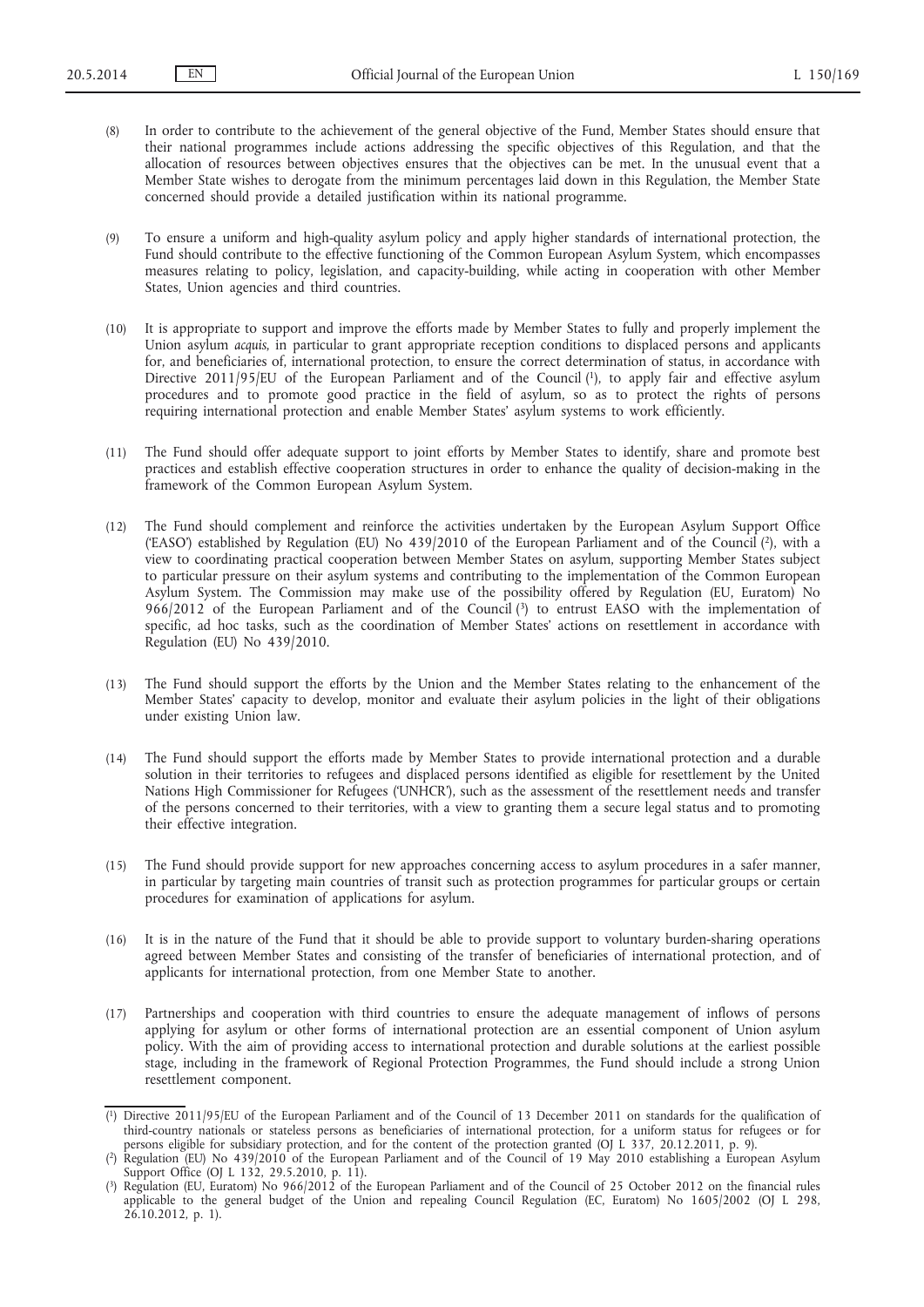- (18) To improve and reinforce the integration process in European societies, the Fund should facilitate legal migration to the Union in accordance with the economic and social needs of Member States and anticipate the preparation of the integration process already in the country of origin of the third-country nationals coming to the Union.
- (19) In order to be efficient and achieve the greatest added value, the Fund should pursue a more targeted approach, in support of consistent strategies specifically designed to promote the integration of third-country nationals at national, local and/or regional level, where appropriate. Those strategies should be implemented mainly by local or regional authorities and non-state actors, while not excluding national authorities, in particular where the specific administrative organisation of a Member State would so require, or where, in a Member State, integration actions fall within a competence shared between the State and decentralised administration. The implementing organisations should choose the measures most appropriate to their particular situation from a range of measures available.
- (20) The implementation of the Fund should be consistent with the Union's Common Basic Principles on Integration, as specified in the Common Programme for Integration.
- (21) The scope of the integration measures should also include beneficiaries of international protection in order to ensure a comprehensive approach to integration, taking into account the specificities of those target groups. Where integration measures are combined with reception measures, actions should, where appropriate, also allow applicants for international protection to be included.
- (22) To ensure the consistency of the Union's response to the integration of third-country nationals, actions financed under the Fund should be specific and complementary to actions financed under the European Social Fund. In this context, the authorities of the Member States responsible for the implementation of the Fund should be required to establish cooperation and coordination mechanisms with the authorities designated by Member States for the purpose of the management of the interventions of the European Social Fund.
- (23) For practical reasons, some actions may concern a group of people which can be more efficiently addressed as a whole, without distinguishing between its members. It would therefore be appropriate to provide for the possibility for those Member States that would so wish to provide in their national programmes that integration actions may include immediate relatives of third-country nationals, to the extent that it is necessary for the effective implementation of such actions. The term 'immediate relative' would be understood as meaning spouses, partners, and any person having direct family links in descending or ascending line with the third-country national targeted by the integration action, and who would otherwise not be covered by the scope of the Fund.
- (24) The Fund should support Member States in setting up strategies organising legal migration, enhancing their capacity to develop, implement, monitor and evaluate in general all immigration and integration strategies, policies and measures for third-country nationals, including Union legal instruments. The Fund should also support the exchange of information, best practices and cooperation between different departments of administration as well as with other Member States.
- (25) The Union should continue and expand the use of Mobility Partnerships as the main strategic, comprehensive and long-term cooperation framework for migration management with third countries. The Fund should support activities in the framework of Mobility Partnerships taking place either in the Union or in third countries and aimed at pursuing Union needs and priorities, in particular actions ensuring the continuity of funding encompassing both the Union and third countries.
- (26) It is appropriate to continue supporting and encouraging efforts by the Member States to improve the management of the return of third-country nationals in all its dimensions, with a view to the continuous, fair and effective implementation of common standards on return, in particular as set out in Directive 2008/115/EC of the European Parliament and of the Council (1). The Fund should promote the development of return strategies at national level within the concept of integrated return management, and also measures supporting their effective implementation in third countries.
- (27) As regards the voluntary return of persons, including persons who wish to be returned even though they are under no obligation to leave the territory, incentives for such returnees, such as preferential treatment in the form of enhanced return assistance, should be envisaged. This kind of voluntary return is in the interests of both returnees and the authorities in terms of its cost-effectiveness. Member States should be encouraged to give preference to voluntary return.

<sup>(</sup> 1) Directive 2008/115/EC of the European Parliament and of the Council of 16 December 2008 on common standards and procedures in Member States for returning illegally staying third-country nationals (OJ L 348, 24.12.2008, p. 98).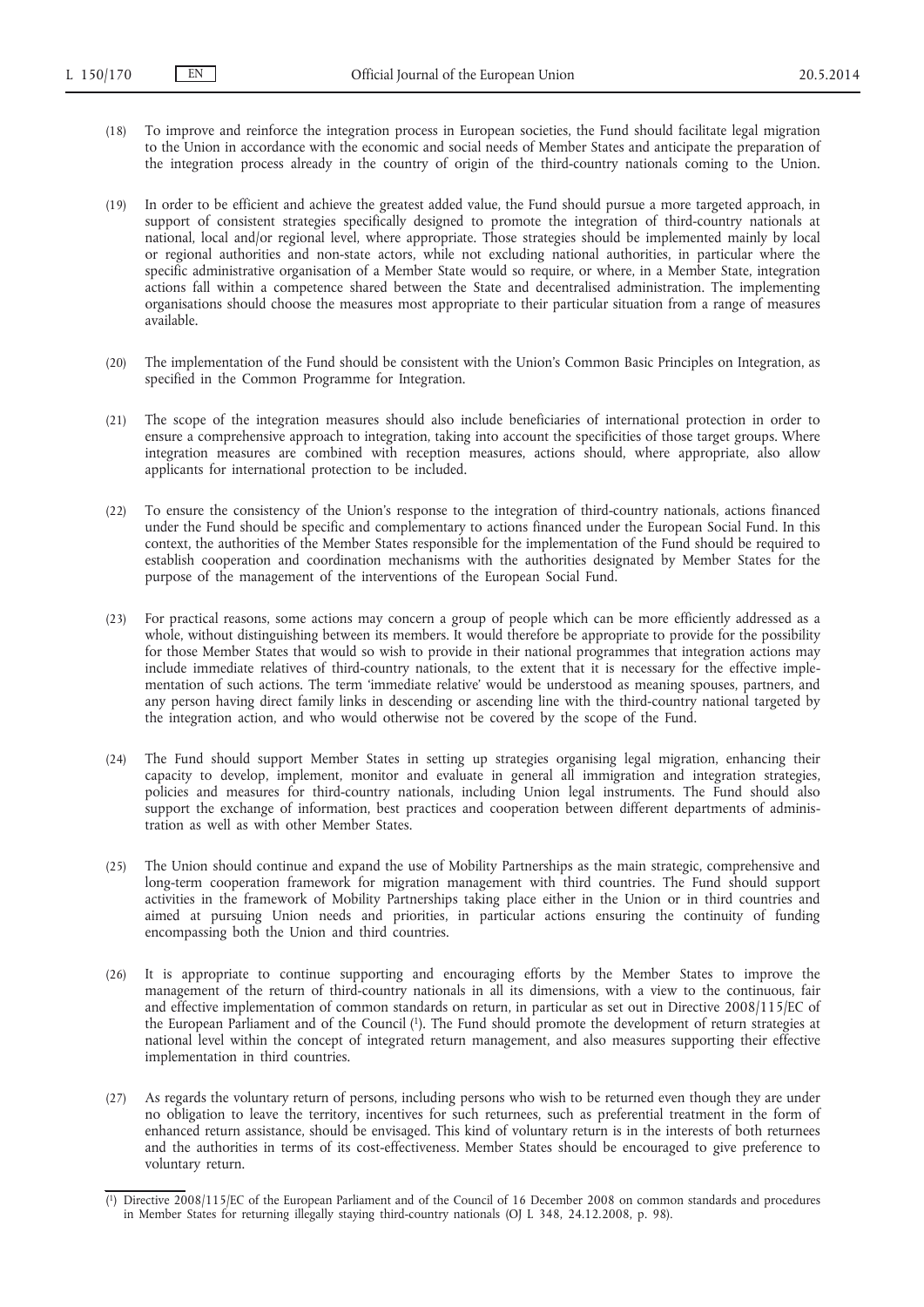- (28) However, from a policy point of view, voluntary and enforced return are interlinked and have a mutually reinforcing effect, and Member States should therefore be encouraged in their return management to reinforce the complementarities of the two forms. There is a need to carry out removals in order to safeguard the integrity of the immigration and asylum policy of the Union and the immigration and asylum systems of the Member States. Thus, the possibility of removals is a prerequisite for ensuring that this policy is not undermined and for enforcing the rule of law, which itself is essential to the creation of an area of freedom, security and justice. The Fund should therefore support actions of Member States to facilitate removals in accordance with the standards laid down in Union law, where applicable, and with full respect for the fundamental rights and dignity of returnees.
- (29) It is essential for the Fund to support specific measures for returnees in the country of return, in order to ensure their effective return to their town or region of origin under good conditions and to enhance their durable reintegration into their community.
- (30) Union readmission agreements are an integral component of the Union return policy and a central tool for the efficient management of migration flows, as they facilitate the swift return of irregular migrants. Those agreements are an important element in the framework of the dialogue and cooperation with third countries of origin and transit of irregular migrants, and their implementation in third countries should be supported in the interests of effective return strategies at national and Union level.
- (31) The Fund should complement and reinforce the activities undertaken by the European Agency for the Management of Operational Cooperation at the External Borders of the Member States of the European Union, established by Council Regulation (EC) No 2007/2004 (1), part of the tasks of which are to provide Member States with the necessary support for organising joint return operations and identifying best practices on the acquisition of travel documents and the removal of illegally staying third-country nationals in the territories of the Member States, as well as to assist Member States in circumstances requiring increased technical and operational assistance at the external borders, taking into account that some situations may involve humanitarian emergencies and rescue at sea.
- (32) In addition to supporting the return of persons as provided for in this Regulation, the Fund should also support other measures to combat illegal immigration or the circumventing of existing legal migration rules, thereby safeguarding the integrity of Member States' immigration systems.
- (33) The Fund should be implemented in full respect for the rights and principles enshrined in the Charter of Fundamental Rights of the European Union and for the fundamental rights enshrined in the relevant international instruments, including the relevant case-law of the European Court of Human Rights. Eligible actions should take account of the human rights-based approach to the protection of migrants, refugees and asylum seekers and should, in particular, ensure that special attention is paid to, and a dedicated response is provided for, the specific situation of vulnerable persons, in particular women, unaccompanied minors and other minors at risk.
- (34) The terms 'vulnerable persons' and 'family members' are defined differently in different acts relevant for this Regulation. They should therefore be understood in the meaning of the relevant act, bearing in mind the context in which they are used. In the context of resettlement, Member States that resettle should closely consult the UNHCR in relation to the term 'family members' in their resettlement practices and actual resettlement processes.
- (35) Measures on and in relation to third countries supported through the Fund should be adopted in synergy and in coherence with other actions outside the Union supported through Union external assistance instruments, both geographic and thematic. In particular, in implementing such actions, full coherence should be sought with the principles and general objectives of Union's external action and foreign policy related to the country or region in question. The measures should not be intended to support actions that are directly oriented towards development and should complement, when appropriate, the financial assistance provided through external aid instruments. The principle of policy coherence for development, as set out in paragraph 35 of the European Consensus on Development, should be respected. It is also important to ensure that the implementation of emergency assistance is consistent with and, where relevant, complementary to the Union's humanitarian policy and respects humanitarian principles as set out in the European Consensus on Humanitarian Aid.
- (36) A large part of the available resources under the Fund should be allocated proportionately to the responsibility borne by each Member State through its efforts in managing migration flows on the basis of objective criteria. For

<sup>(</sup> 1) Council Regulation (EC) No 2007/2004 of 26 October 2004 establishing a European Agency for the Management of Operational Cooperation at the External Borders of the Member States of the European Union (OJ L 349, 25.11.2004, p. 1).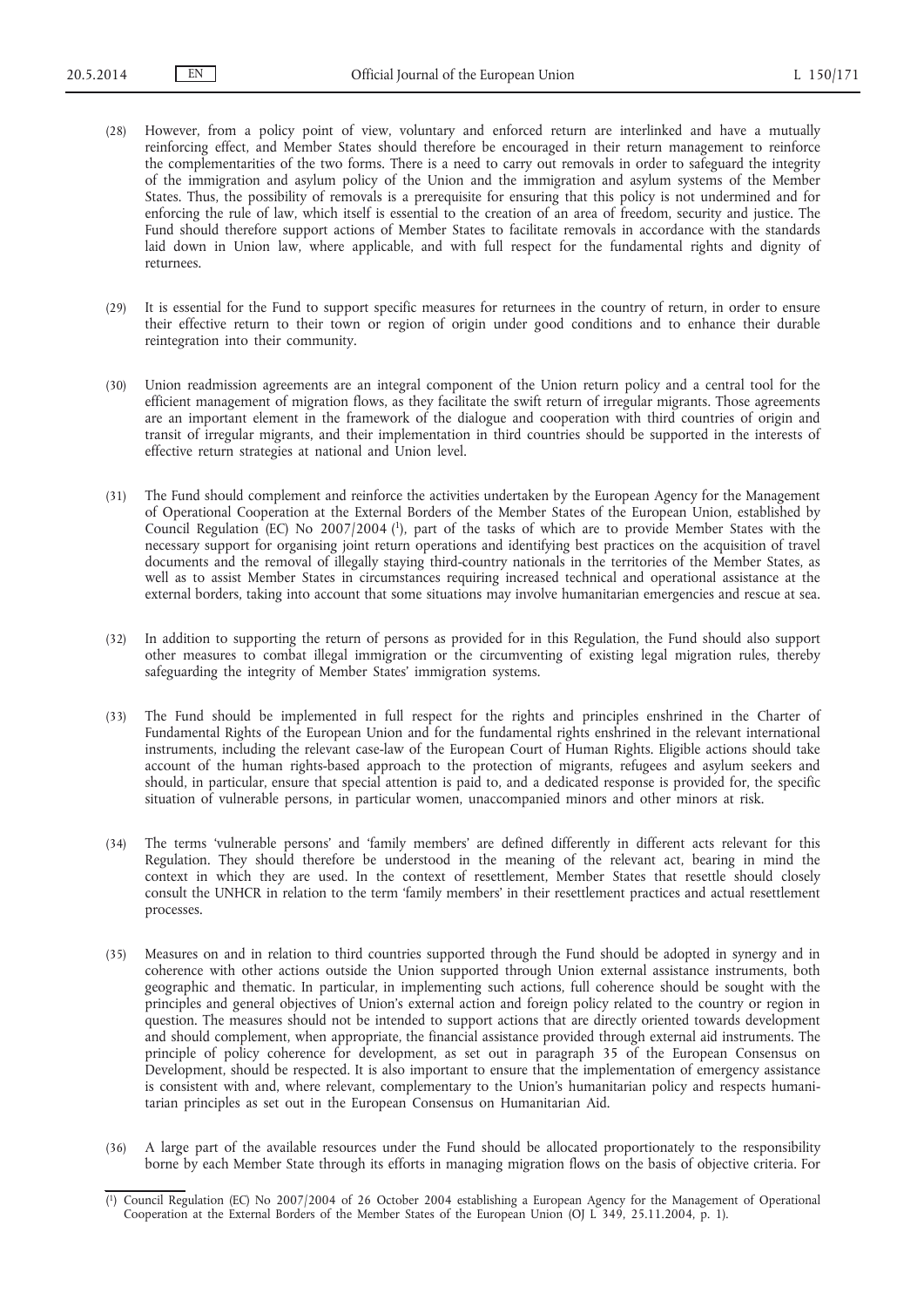that purpose, the latest available statistical data collected by Eurostat under Regulation (EC) No 862/2007 of the European Parliament and of the Council (1) relating to the migration flows, such as the number of first asylum applications, the number of positive decisions granting refugee or subsidiary protection status, the number of resettled refugees, the number of legally residing third-country nationals, the number of third-country nationals who have obtained an authorisation issued by a Member State to reside, the number of return decisions issued by national authorities and the number of effected returns, should be used.

- (37) The allocation of basic amounts to Member States is laid down by this Regulation. The basic amount is composed of a minimum amount and an amount calculated on the basis of the average of 2011, 2012 and 2013 allocations for each Member State under the European Refugee Fund, established by Decision No 573/2007/EC of the European Parliament and of the Council (2), the European Fund for the Integration of third-country nationals established by Council Decision 2007/435/EC (3) and the European Return Fund established by Decision No 575/2007/EC of the European Parliament and of the Council  $(4)$ . The calculation of allocations was made in accordance with the distribution criteria laid down in Decision No 573/2007/EC, Decision 2007/435/EC and Decision No 575/2007/EC. In the light of the European Council conclusions of 7-8 February 2013, which underlined that particular emphasis should be given to insular societies who face disproportional migration challenges, it is appropriate to increase the minimum amounts for Cyprus and Malta.
- (38) Whilst it is appropriate for an amount to be allocated to each Member State on the basis of the latest available statistical data, part of the available resources under the Fund should also be distributed for the implementation of specific actions which require cooperative effort amongst Member States and generate significant added value for the Union, as well as for the implementation of a Union Resettlement Programme and the transfer of beneficiaries of international protection from one Member State to another.
- (39) For that purpose, this Regulation should establish a list of specific actions eligible for resources from the Fund. Additional amounts should be allocated to those Member States which make a commitment to implement such actions.
- (40) In the light of the progressive establishment of a Union Resettlement Programme, the Fund should provide targeted assistance in the form of financial incentives (lump sums) for each resettled person. The Commission, in cooperation with the EASO and in accordance with their respective competences, should monitor the effective implementation of resettlement operations supported under the Fund.
- (41) With a view to increasing the impact of the Union's resettlement efforts in providing protection to persons in need of international protection and maximising the strategic impact of resettlement through a better targeting of those persons who are in greatest need of resettlement, common priorities with respect to resettlement should be formulated at Union level. Those common priorities should be amended only where there is a clear justification for doing so, or in the light of any recommendations from the UNHCR, on the basis of the general categories specified in this Regulation.
- (42) Given their particular vulnerability, some categories of persons in need of international protection should always be included in the common Union resettlement priorities.

<sup>(</sup> 1) Regulation (EC) No 862/2007 of the European Parliament and of the Council of 11 July 2007 on Community statistics on migration and international protection and repealing Council Regulation (EEC) No 311/76 on the compilation of statistics on foreign workers (OJ L 199, 31.7.2007, p. 23).

<sup>(</sup> 2) Decision No 573/2007/EC of the European Parliament and of the Council of 23 May 2007 establishing the European Refugee Fund for the period 2008 to 2013 as part of the General programme 'Solidarity and Management of Migration Flows' and repealing Council Decision 2004/904/EC (OJ L 144, 6.6.2007, p. 1).

<sup>(</sup> 3) Council Decision 2007/435/EC of 25 June 2007 establishing the European Fund for the Integration of third-country nationals for the period 2007 to 2013 as part of the General programme 'Solidarity and Management of Migration Flows' (OJ L 168, 28.6.2007, p. 18).

<sup>(</sup> 4) Decision No 575/2007/EC of the European Parliament and of the Council of 23 May 2007 establishing the European Return Fund for the period 2008 to 2013 as part of the General Programme 'Solidarity and Management of Migration Flows' (OJ L 144, 6.6.2007, p. 45).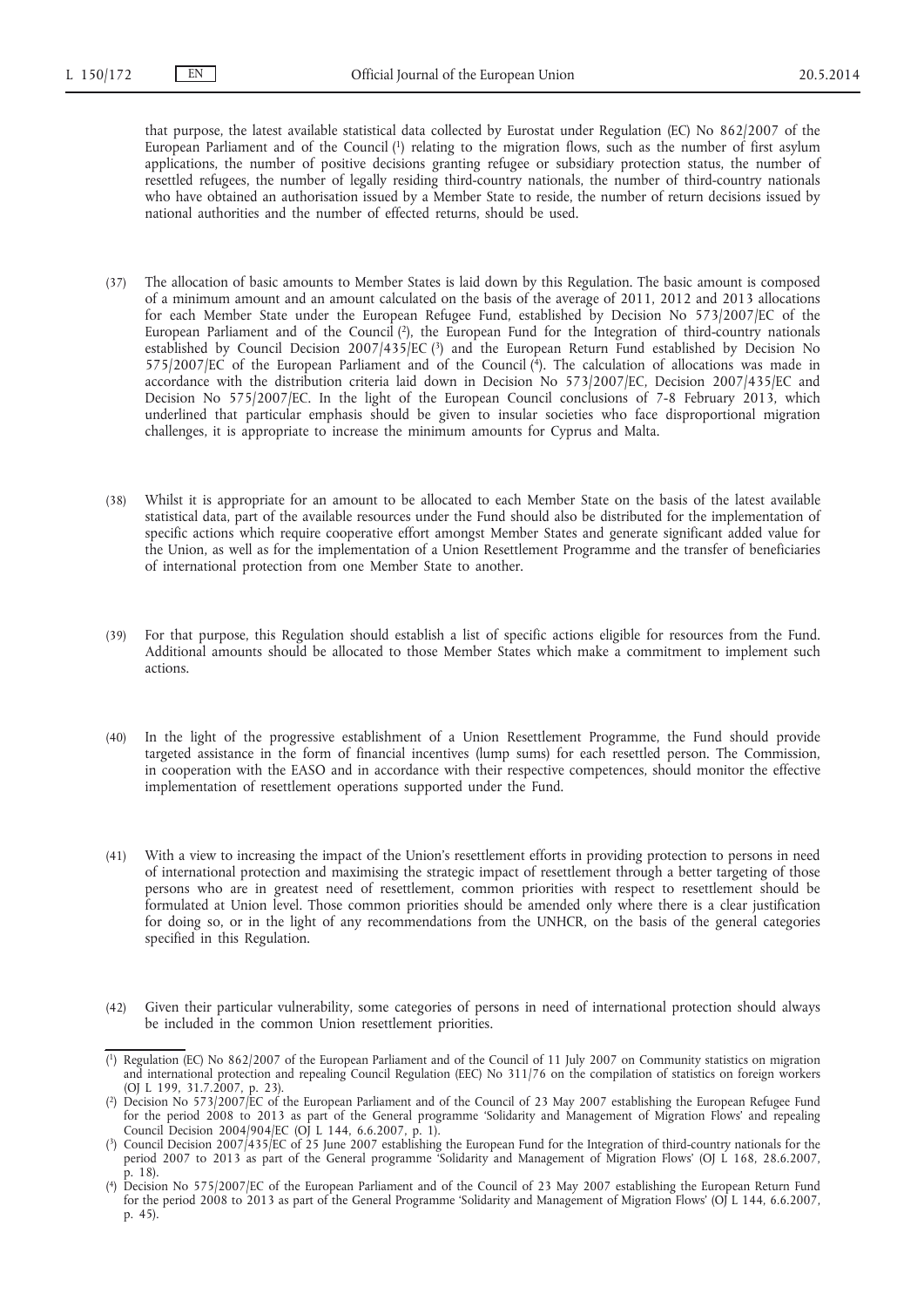(43) Taking into account the resettlement needs set out in the common Union resettlement priorities, it is also necessary that additional financial incentives are provided for the resettlement of persons with respect to specific geographic regions and nationalities, as well as to the specific categories of persons to be resettled, where resettlement is determined to be the most appropriate response to their special needs.

(44) To enhance the solidarity and better share the responsibility between the Member States, in particular towards those most affected by asylum flows, a similar mechanism based on financial incentives should also be established for the transfer of beneficiaries of international protection from one Member State to another. Such a mechanism should reduce the pressure on Member States receiving higher numbers of asylum seekers and beneficiaries of international protection, either in absolute or proportionate terms.

- (45) The support provided by the Fund will be more efficient and bring greater added value if a limited number of compulsory objectives are identified in this Regulation, to be pursued in the programmes drawn up by each Member State and taking into account its specific situation and needs.
- (46) It is important for enhanced solidarity that the Fund provides, in coordination and in synergy with the humanitarian assistance managed by the Commission where appropriate, additional support to address emergency situations of heavy migratory pressure in Member States or third countries, or in the event of mass influx of displaced persons, pursuant to Council Directive 2001/55/EC (1), through emergency assistance. Emergency assistance should also include support to ad hoc humanitarian admission programmes aimed at allowing temporary stay on the territory of a Member State in the event of an urgent humanitarian crisis in third countries. However, such other humanitarian admission programmes are without prejudice to, and should not undermine, the Union's resettlement programme that explicitly aims as from the start to provide a durable solution to persons in need of international protection transferred to the Union from third countries. To that end, Member States should not be entitled to receive additional lump sums in respect of persons granted temporary stay on the territory of a Member State under such other humanitarian admission programmes.
- (47) This Regulation should provide financial assistance for the activities of the European Migration Network established by Council Decision 2008/381/EC ( $2$ ), in accordance with its objectives and tasks.
- (48) Decision 2008/381/EC should therefore be amended to align procedures and to facilitate the provision of appropriate and timely financial support to the National Contact Points that are referred to in that Decision.
- (49) In the light of the purpose of financial incentives allocated to the Member States for resettlement and/or the transfer of beneficiaries of international protection from one Member State to another in the form of lump sums, and because they represent a small fraction of the actual costs, this Regulation should provide for certain derogations from the rules on the eligibility of expenditure.
- (50) In order to supplement or amend provisions of this Regulation on lump sums for resettlement and transfer of beneficiaries of international protection from one Member State to another and on the definition of specific actions and of common Union resettlement priorities, the power to adopt acts in accordance with Article 290 of the Treaty on the Functioning of the European Union (TFEU) should be delegated to the Commission. It is of particular importance that the Commission carry out appropriate consultations during its preparatory work, including at expert level. The Commission, when preparing and drawing up delegated acts, should ensure a simultaneous, timely and appropriate transmission of relevant documents to the European Parliament and to the Council.
- (51) In the application of this Regulation, including the preparation of delegated acts, the Commission should consult experts from all Member States.
- (52) In order to ensure uniform conditions for the implementation of this Regulation, implementing powers should be conferred on the Commission. Those powers should be exercised in accordance with Regulation (EU) No 182/2011 of the European Parliament and of the Council  $(3)$ .

<sup>(</sup> 1) Council Directive 2001/55/EC of 20 July 2001 on minimum standards for giving temporary protection in the event of a mass influx of displaced persons and on measures promoting a balance of efforts between Member States in receiving such persons and bearing the consequences thereof (OJ L 212, 7.8.2001, p. 12).

<sup>(</sup> 2) Council Decision 2008/381/EC of 14 May 2008 establishing a European Migration Network (OJ L 131, 21.5.2008, p. 7).

<sup>(</sup> 3) Regulation (EU) No 182/2011 of the European Parliament and of the Council of 16 February 2011 laying down the rules and general principles concerning mechanisms for control by Member States of the Commission's exercise of implementing powers (OJ L 55, 28.2.2011, p. 13).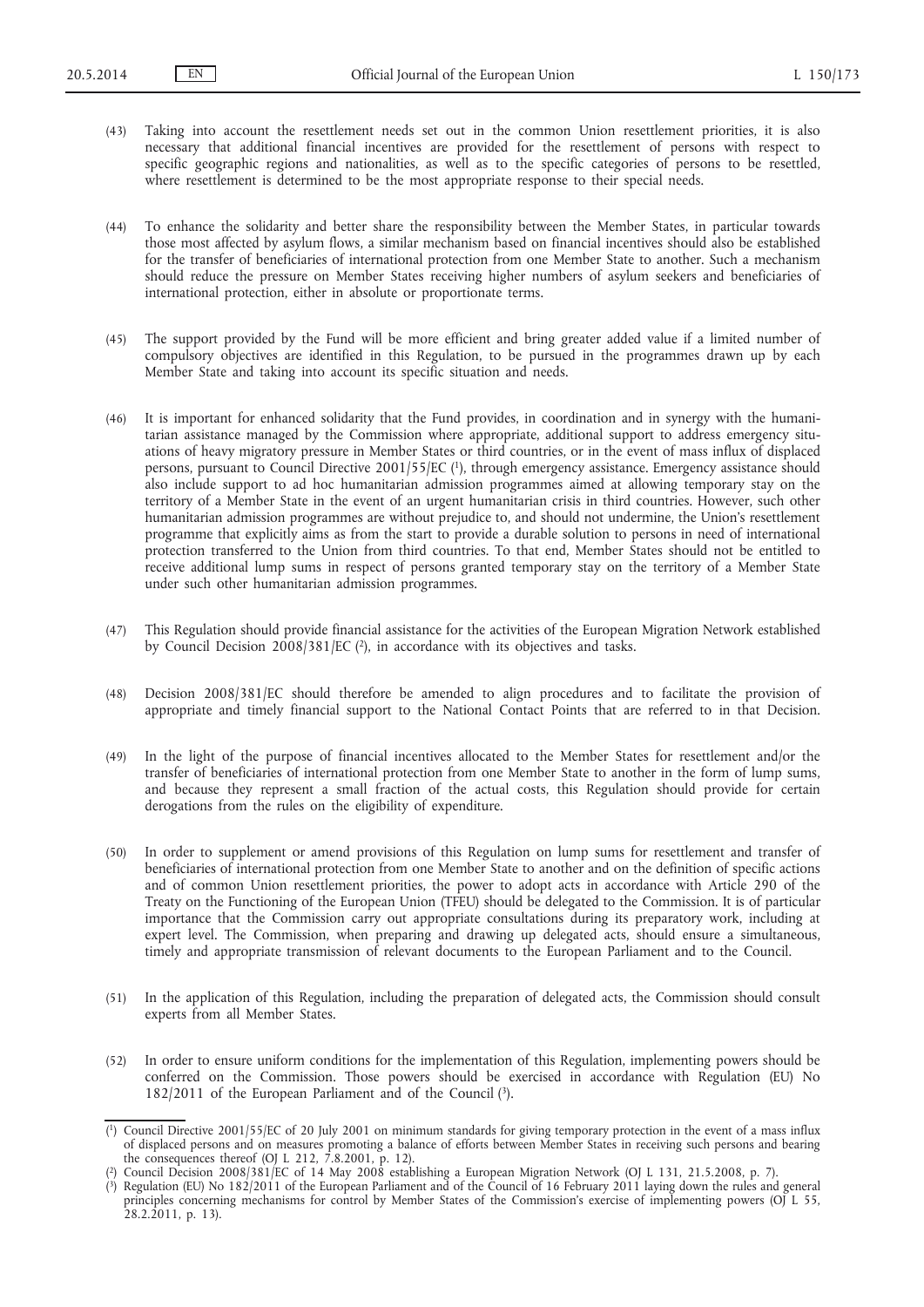- (53) Funding from the Union budget should concentrate on activities where the Union intervention can bring additional value compared to the action of Member States alone. As the Union is in a better position than Member States to provide a framework for expressing Union solidarity in the management of migration flows, financial support provided under this Regulation should contribute, in particular, to strengthening national and Union capabilities in this area.
- (54) There is a need to maximise the impact of Union funding by mobilising, pooling and leveraging public and private financial resources.
- (55) The Commission should monitor the implementation of the Fund in accordance with Regulation (EU) No 514/2014 of the European Parliament and of the Council (1), with the aid of common indicators for evaluating results and impacts. Those indicators, including relevant baselines, should provide the minimum basis for evaluating the extent to which the objectives of the Fund have been achieved.
- (56) In order to measure the achievements of the Fund, common indicators should be established in relation to each of its specific objectives. The common indicators should not affect the optional or mandatory nature of the implementation of related actions as laid down in this Regulation.
- (57) For the purpose of its management and implementation, the Fund should form part of a coherent framework consisting of this Regulation and Regulation (EU) No 513/2014 of the European Parliament and of the Council (2). For the purposes of the Fund, the partnership provided for in Regulation (EU) No 514/2014 should include relevant international organisations, non-governmental organisations and social partners. Each Member State should be responsible for establishing the composition of the partnership and the practical arrangements concerning its implementation.
- (58) Since the objective of this Regulation, namely contributing to the efficient management of migration flows and to the implementation, strengthening and development of the common policy on asylum, subsidiary protection and temporary protection and the common immigration policy, cannot be sufficiently achieved by the Member States but can rather be better achieved at Union level, the Union may adopt measures, in accordance with the principle of subsidiarity as set out in Article 5 of the Treaty on European Union (TEU). In accordance with the principle of proportionality as set out in that Article, this Regulation does not go beyond what is necessary in order to achieve that objective.
- (59) Pursuant to Articles 8 and 10 TFEU, the Fund should take account of the mainstreaming of equality between women and men and anti-discrimination principles.
- (60) Decisions No 573/2007/EC, No 575/2007/EC and 2007/435/EC should be repealed, subject to the transitional provisions set out in this Regulation.
- (61) In accordance with Article 3 of Protocol No 21 on the position of the United Kingdom and Ireland in respect of the area of freedom, security and justice, annexed to the TEU and to the TFEU, and without prejudice to Article 4 of that Protocol, those Member States have notified their wish to take part in the adoption and application of this Regulation.
- (62) In accordance with Articles 1 and 2 of Protocol No 22 on the position of Denmark, annexed to the TEU and to the TFEU, Denmark is not taking part in the adoption of this Regulation and is not bound by it or subject to its application.
- (63) It is appropriate to align the period of application of this Regulation with that of Council Regulation (EU, Euratom) No 1311/2013 (3). Therefore, this Regulation should apply as from 1 January 2014,

<sup>(</sup> 1) Regulation (EU) No 514/2014 of the European Parliament and of the Council of 16 April 2014 laying down general provisions on the Asylum, Migration and Integration Fund and on the instrument for financial support for police cooperation, preventing and combating crime, and crisis management (see page 112 of this Official Journal).

<sup>(</sup> 2) Regulation (EU) No 513/2014 of the European Parliament and of the Council of 16 April 2014 establishing, as part of the Internal Security Fund, the instrument for financial support for police cooperation, preventing and combating crime, and crisis management and repealing Council Decision 2007/125/JHA (see page 93 of this Official Journal).

<sup>(</sup> 3) Council Regulation (EU, Euratom) No 1311/2013 of 2 December 2013 laying down the multiannual financial framework for the years 2014-2020 (OJ L 347, 20.12.2013, p. 884).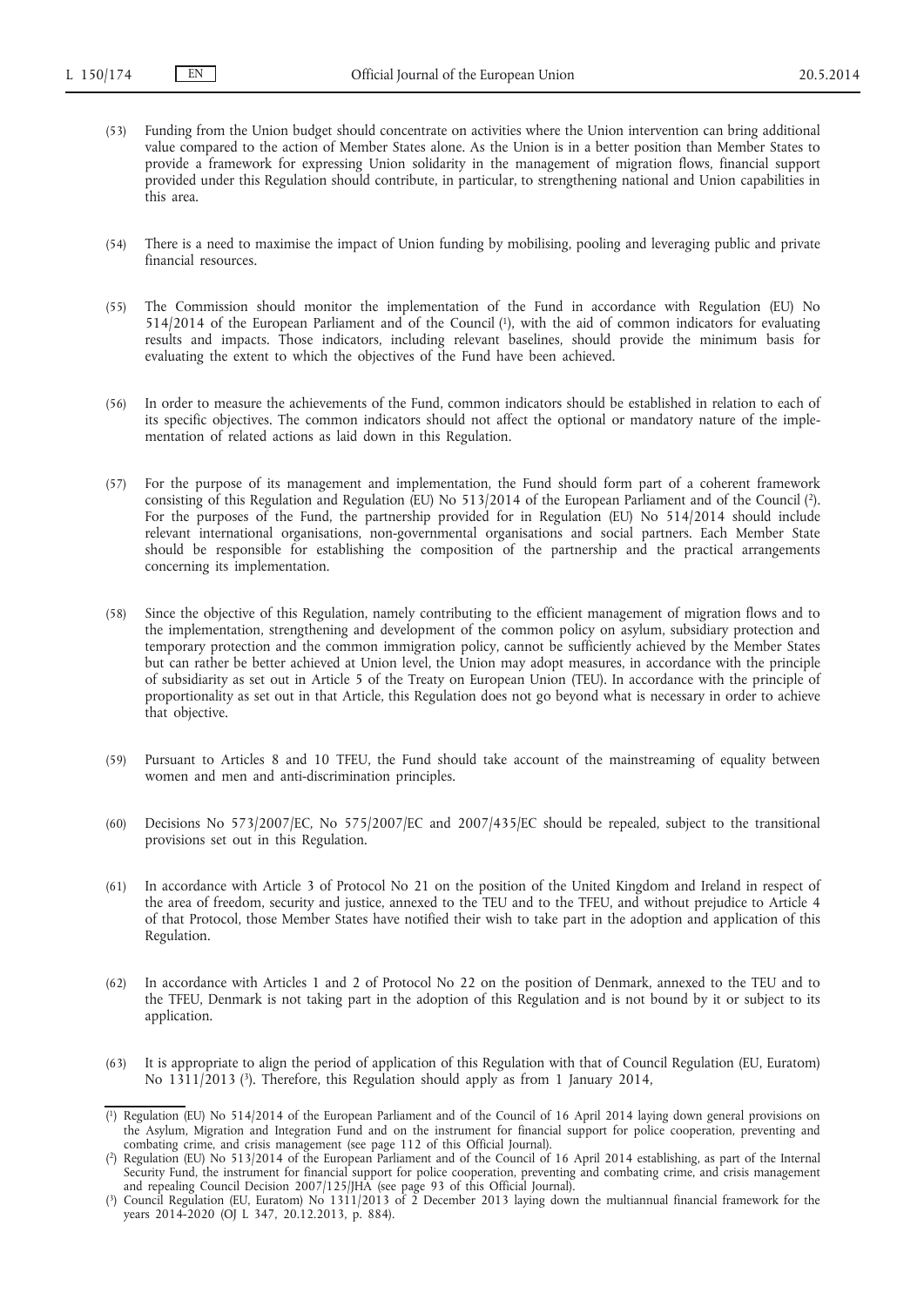HAVE ADOPTED THIS REGULATION:

#### CHAPTER I

### **GENERAL PROVISIONS**

*Article 1*

### **Purpose and scope**

1. This Regulation establishes the Asylum, Migration and Integration Fund ('the Fund') for the period from 1 January 2014 to 31 December 2020.

2. This Regulation lays down:

(a) the objectives of financial support and the eligible actions;

(b) the general framework for the implementation of eligible actions;

(c) the available financial resources and their distribution;

(d) the principles and mechanism for the establishment of common Union resettlement priorities; and

(e) the financial assistance provided for the activities of the European Migration Network.

3. This Regulation provides for the application of the rules set out in Regulation (EU) No 514/2014, without prejudice to Article 4 of this Regulation.

## *Article 2*

#### **Definitions**

For the purpose of this Regulation, the following definitions apply:

- (a) 'resettlement' means the process whereby, on a request from the United Nations High Commissioner for Refugees ('UNHCR') based on a person's need for international protection, third-country nationals are transferred from a third country and established in a Member State where they are permitted to reside with one of the following statuses:
	- (i) 'refugee status' within the meaning of point (e) of Article 2 of Directive 2011/95/EU;
	- (ii) 'subsidiary protection status' within the meaning of point (g) of Article 2 of Directive 2011/95/EU; or
	- (iii) any other status which offers similar rights and benefits under national and Union law as those referred to in points (i) and (ii);
- (b) 'other humanitarian admission programmes' means an ad hoc process whereby a Member State admits a number of third-country nationals to stay on its territory for a temporary period of time in order to protect them from urgent humanitarian crises due to events such as political developments or conflicts;
- (c) 'international protection' means refugee status and subsidiary protection status within the meaning of Directive 2011/95/EU;
- (d) 'return' means the process of a third-country national going back, whether in voluntary compliance with an obligation to return or enforced, as defined in Article 3 of Directive 2008/115/EC;
- (e) 'third-country national' means any person who is not a citizen of the Union within the meaning of Article 20(1) TFEU. Reference to third-country nationals shall be understood to include stateless persons and persons with undetermined nationality;
- (f) 'removal' means the enforcement of the obligation to return, namely the physical transportation out of the Member State, as defined in Article 3 of Directive 2008/115/EC;
- (g) 'voluntary departure' means compliance with the obligation to return within the time-limit fixed for that purpose in the return decision, as defined in Article 3 of Directive 2008/115/EC;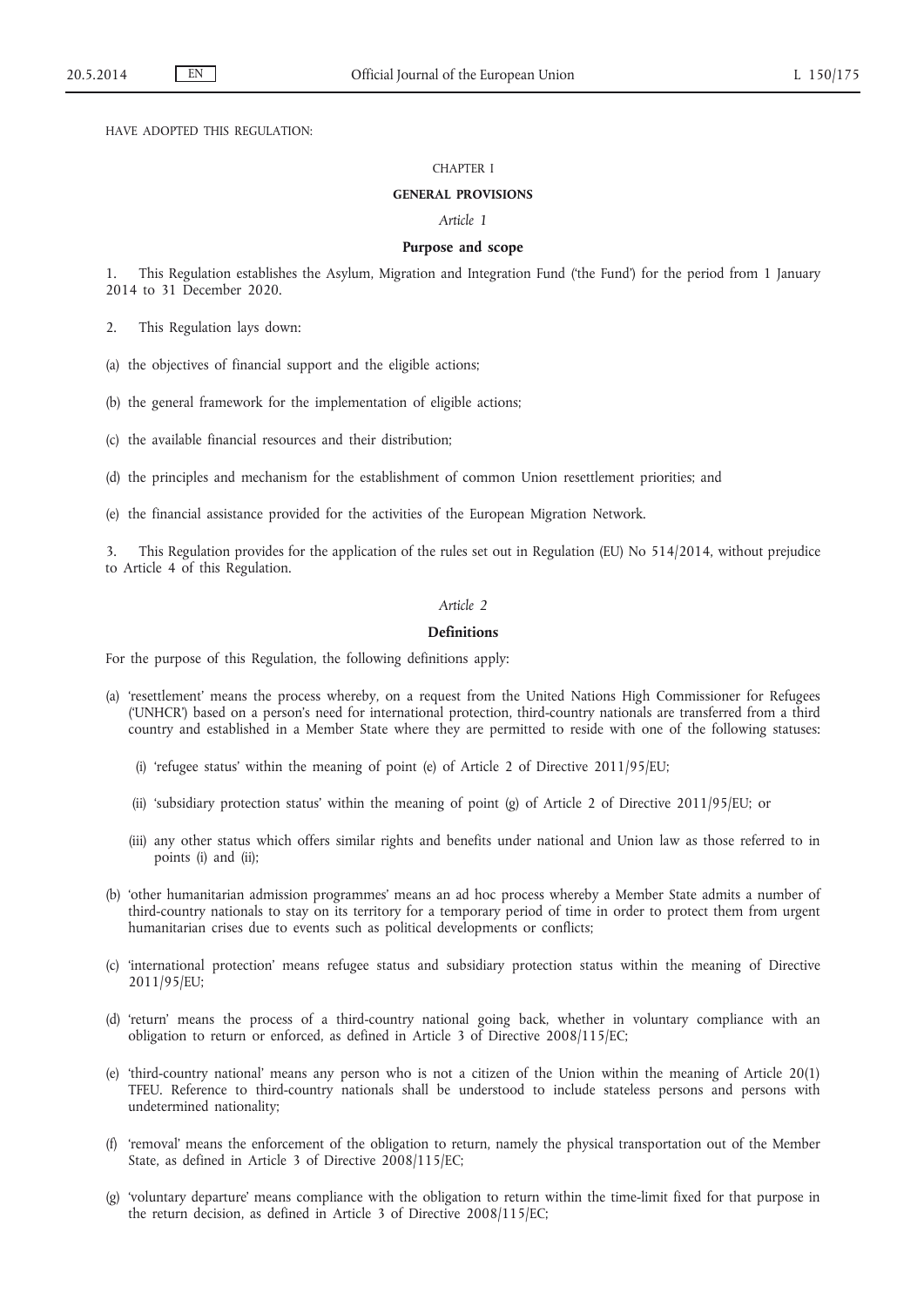- (h) 'unaccompanied minor' means a third-country national below the age of 18 years, who arrives or arrived on the territory of a Member State unaccompanied by an adult responsible for him/her whether by law or the national practice of the Member State concerned, and for as long as he/she is not effectively taken into the care of such a person; it includes a minor who is left unaccompanied after he/she entered the territory of a Member State;
- (i) 'vulnerable person' means any third-country national who complies with the definition under Union law relevant to the policy area of action supported under the Fund;
- (j) 'family member' means any third-country national who complies with the definition under Union law relevant to the policy area of action supported under the Fund;
- (k) 'emergency situation' means a situation resulting from:
	- (i) heavy migratory pressure in one or more Member States characterised by a large and disproportionate inflow of third-country nationals, which places significant and urgent demands on their reception and detention facilities, asylum systems and procedures;
	- (ii) the implementation of temporary protection mechanisms within the meaning of Directive 2001/55/EC; or
	- (iii) heavy migratory pressure in third countries where refugees are stranded due to events such as political developments or conflicts.

### *Article 3*

### **Objectives**

1. The general objective of the Fund shall be to contribute to the efficient management of migration flows and to the implementation, strengthening and development of the common policy on asylum, subsidiary protection and temporary protection and the common immigration policy, while fully respecting the rights and principles enshrined in the Charter of Fundamental Rights of the European Union.

- 2. Within its general objective, the Fund shall contribute to the following common specific objectives:
- (a) to strengthen and develop all aspects of the Common European Asylum System, including its external dimension;
- (b) to support legal migration to the Member States in accordance with their economic and social needs, such as labour market needs, while safeguarding the integrity of the immigration systems of Member States, and to promote the effective integration of third-country nationals;
- (c) to enhance fair and effective return strategies in the Member States which contribute to combating illegal immigration, with an emphasis on sustainability of return and effective readmission in the countries of origin and transit;
- (d) to enhance solidarity and responsibility-sharing between the Member States, in particular towards those most affected by migration and asylum flows, including through practical cooperation.

The achievement of the specific objectives of the Fund shall be evaluated in accordance with Article 55(2) of Regulation (EU) No 514/2014 using common indicators as set out in Annex IV to this Regulation and programme-specific indicators included in national programmes.

3. Measures taken to achieve the objectives referred to in paragraphs 1 and 2 shall be fully coherent with measures supported through the external financing instruments of the Union and with the principles and general objectives of the Union's external action.

4. The objectives referred to in paragraphs 1 and 2 of this Article shall be achieved with due regard to the principles and objectives of the Union's humanitarian policy. Consistency with the measures funded by the Union's external financing instruments shall be ensured in accordance with Article 24.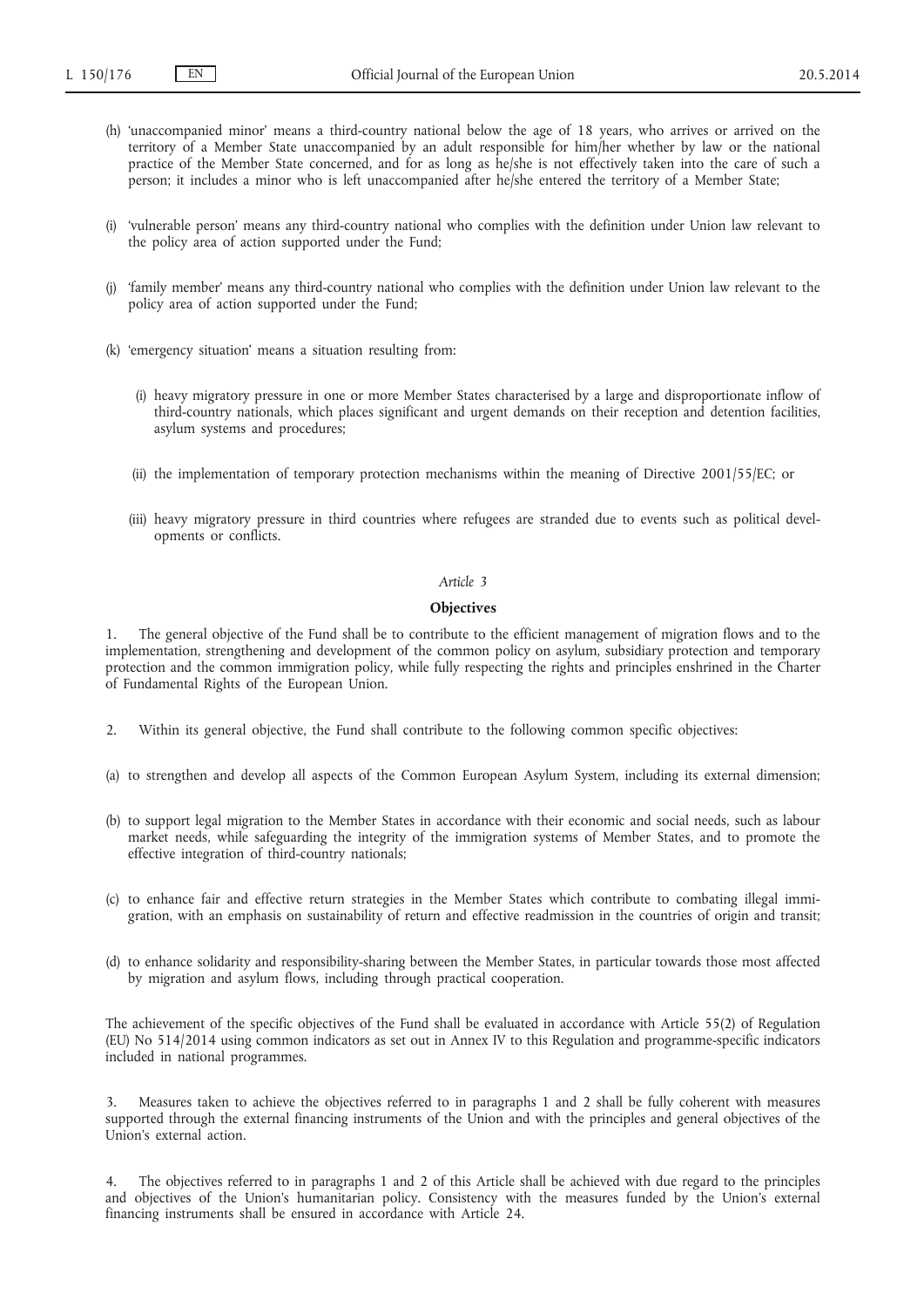### *Article 4*

### **Partnership**

For the purposes of the Fund, the partnership referred to in Article 12 of Regulation (EU) No 514/2014 shall include relevant international organisations, non-governmental organisations and social partners.

## CHAPTER II

### **COMMON EUROPEAN ASYLUM SYSTEM**

*Article 5*

### **Reception and asylum systems**

1. Within the specific objective laid down in point (a) of the first subparagraph of Article 3(2) of this Regulation, in the light of the outcome of the policy dialogue as provided for in Article 13 of Regulation (EU) No 514/2014, and in accordance with the objectives of the national programmes laid down in Article 19 of this Regulation, the Fund shall support actions focusing on one or more of the following categories of third-country nationals:

- (a) those who enjoy refugee status or subsidiary protection status within the meaning of Directive 2011/95/EU;
- (b) those who have applied for one of the forms of international protection referred to in point (a) and have not yet received a final decision;
- (c) those who enjoy temporary protection within the meaning of Directive 2001/55/EC;
- (d) those who are being or have been resettled in or transferred from a Member State.

As regards reception conditions and asylum procedures, the Fund shall support, in particular, the following actions focusing on the categories of persons referred to in the first subparagraph of this paragraph:

- (a) the provision of material aid, including assistance at the border, education, training, support services, health and psychological care;
- (b) the provision of support services such as translation and interpretation, education, training, including language training, and other initiatives which are consistent with the status of the person concerned;
- (c) the setting-up and improvement of administrative structures, systems and training for staff and relevant authorities to ensure effective and easy access to asylum procedures for asylum seekers and efficient and high-quality asylum procedures, in particular, where necessary, to support the development of the Union *acquis*;
- (d) the provision of social assistance, information or help with administrative and/or judicial formalities and information or counselling on the possible outcomes of the asylum procedure, including on aspects such as return procedures;
- (e) the provision of legal assistance and representation;
- (f) the identification of vulnerable groups and specific assistance for vulnerable persons, in particular in accordance with points (a) to (e);
- (g) the establishment, development and improvement of alternative measures to detention.

Where deemed appropriate, and where the national programme of a Member State provides for them, the Fund may also support integration-related measures, such as those referred to in Article 9(1), concerning the reception of persons referred to in the first subparagraph of this paragraph.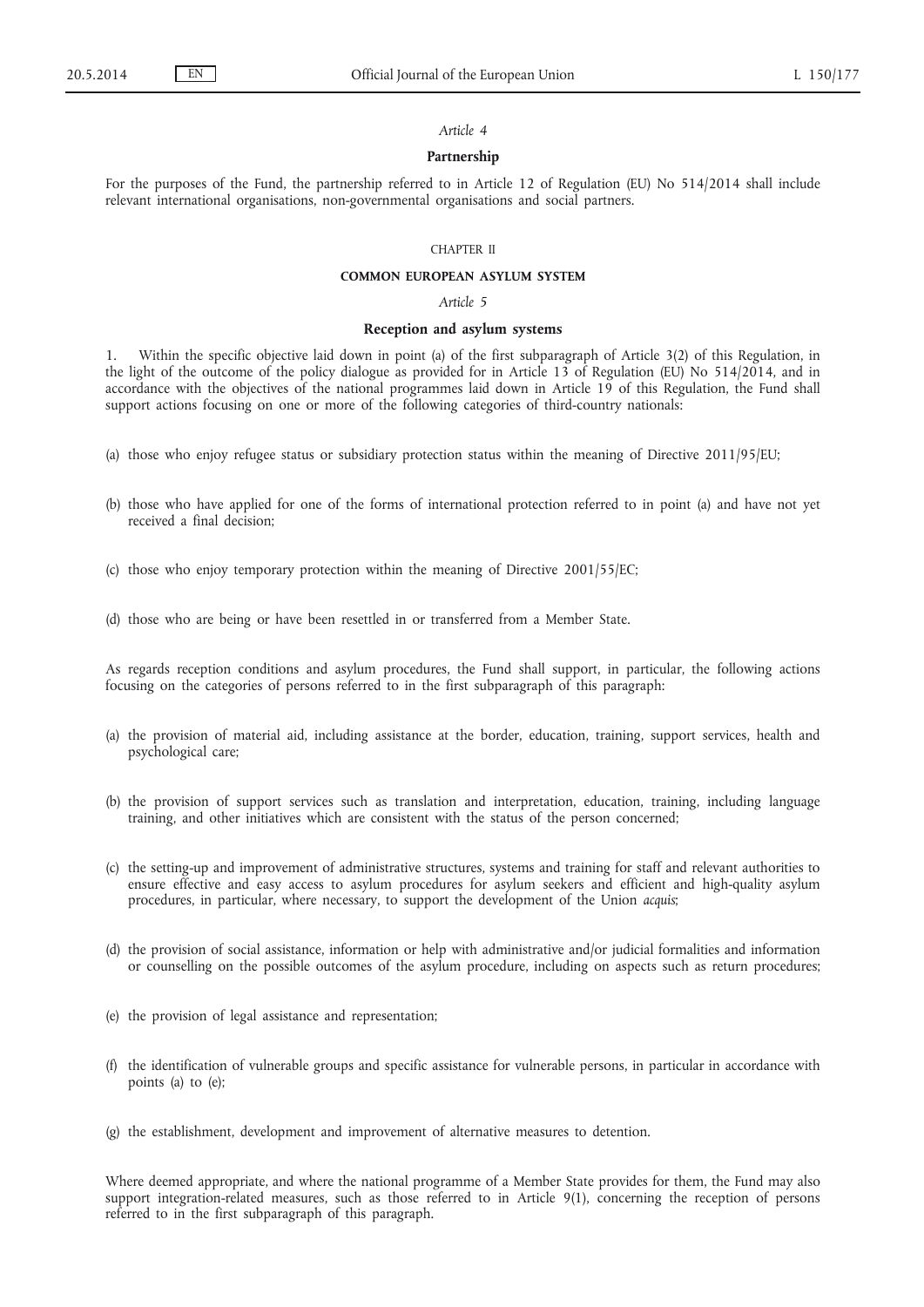2. Within the specific objective defined in point (a) of the first subparagraph of Article 3(2), and in line with the objectives of the national programmes defined in Article 19, as regards accommodation infrastructure and reception systems, the Fund shall support, in particular, the following actions:

- (a) the improvement and maintenance of existing accommodation infrastructure and services;
- (b) the strengthening and improvement of administrative structures and systems;
- (c) information for local communities;
- (d) the training of the staff of authorities, including local authorities, who will be interacting with the persons referred to in paragraph 1 in the context of their reception;
- (e) the establishment, running and development of new accommodation infrastructure and services, as well as administrative structures and systems, in particular, where necessary, to address the structural needs of Member States.

3. Within the specific objectives laid down in points (a) and (d) of the first subparagraph of Article 3(2), and in accordance with the objectives of the national programmes defined in Article 19, the Fund shall also support actions similar to those listed in paragraph 1 of this Article, where such actions are related to persons who are temporarily staying:

- in transit and processing centres for refugees, in particular to support resettlement operations in cooperation with the UNHCR, or
- on the territory of a Member State in the context of other humanitarian admission programmes.

### *Article 6*

### **Member States' capacity to develop, monitor and evaluate their asylum policies and procedures**

Within the specific objective laid down in point (a) of the first subparagraph of Article 3(2) of this Regulation, in the light of the outcome of the policy dialogue as provided for in Article 13 of Regulation (EU) No 514/2014, and in accordance with the objectives of the national programmes defined in Article 19 of this Regulation, as regards actions relating to the enhancement of Member States' capacity to develop, monitor and evaluate their asylum policies and procedures, the Fund shall support, in particular, the following actions:

- (a) actions enhancing the capacity of Member States including in relation to the mechanism for early warning, preparedness and crisis management established in Regulation (EU) No 604/2013 of the European Parliament and of the Council  $(1)$  — to collect, analyse and disseminate qualitative and quantitative data and statistics on asylum procedures, reception capacities, resettlement and the transfer of applicants for and/or beneficiaries of international protection from one Member State to another;
- (b) actions enhancing the capacity of Member States to collect, analyse and disseminate country-of-origin information;
- (c) actions directly contributing to the evaluation of asylum policies, such as national impact assessments, surveys amongst target groups and other relevant stakeholders, and to the development of indicators and benchmarking.

#### *Article 7*

### **Resettlement, transfer of applicants for, and beneficiaries of, international protection and other ad hoc humanitarian admission**

1. Within the specific objective laid down in points (a) and (d) of the first subparagraph of Article 3(2) of this Regulation, in the light of the outcome of the policy dialogue as provided for in Article 13 of Regulation (EU) No 514/2014, and in accordance with the objectives of the national programmes defined in Article 19 of this Regulation, the Fund shall support, in particular, the following actions related to resettlement of any third country national who is being resettled or has been resettled in a Member State, and other humanitarian admission programmes:

<sup>(</sup> 1) Regulation (EU) No 604/2013 of the European Parliament and of the Council of 26 June 2013 establishing the criteria and mechanisms for determining the Member State responsible for examining an application for international protection lodged in one of the Member States by a third-country national or a stateless person (OJ L 180, 29.6.2013, p. 31).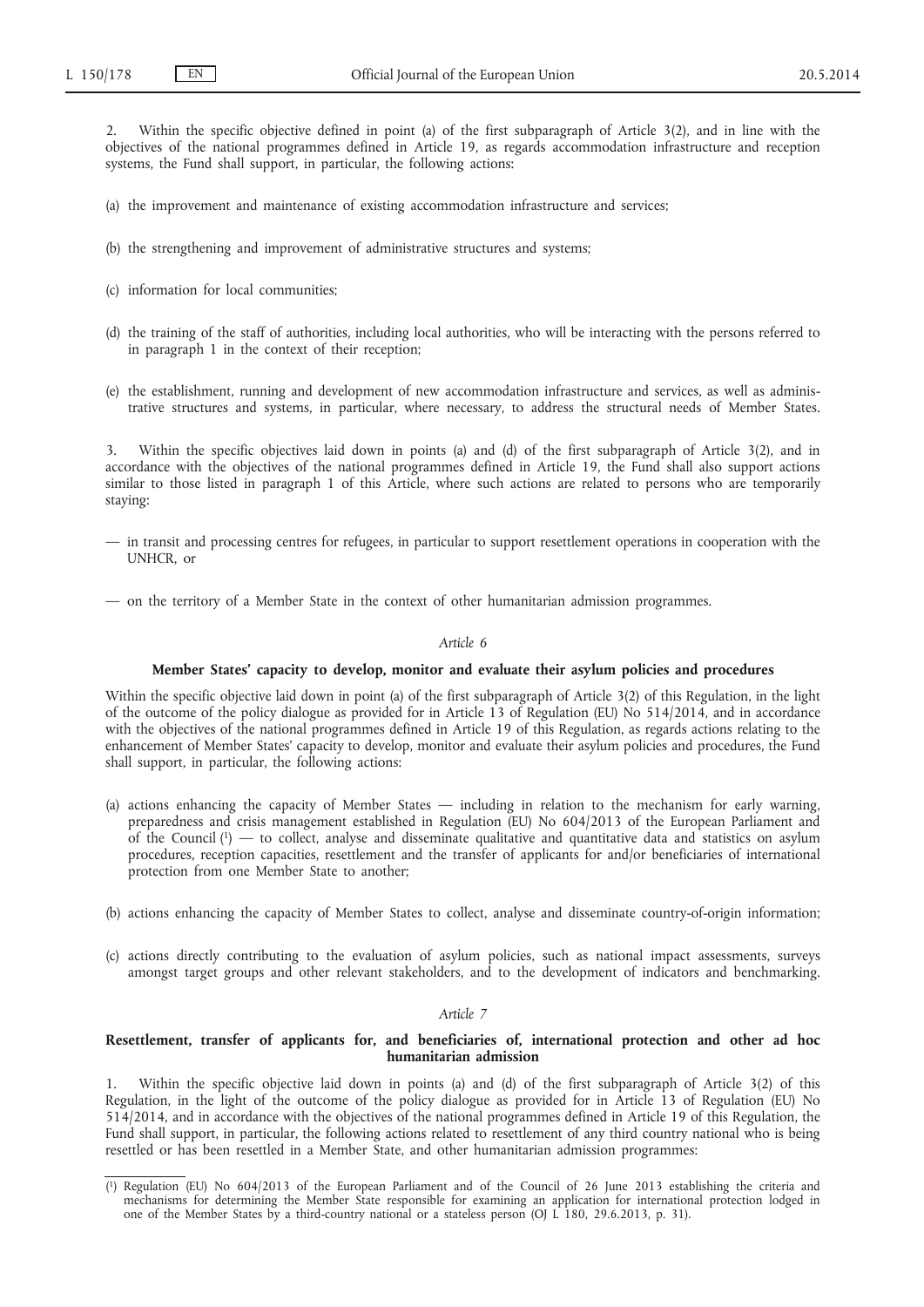- (a) the establishment and development of national resettlement programmes and strategies and other humanitarian admission programmes, including needs analysis, improvement of indicators and evaluation;
- (b) the establishment of appropriate infrastructure and services to ensure the smooth and effective implementation of resettlement actions and actions concerning other humanitarian admission programmes, including language assistance;
- (c) the setting up of structures, systems and training of staff to conduct missions to the third countries and/or other Member States, to carry out interviews and to conduct medical and security screening;
- (d) the assessment of potential resettlement cases and/or cases of other humanitarian admission by the competent Member States' authorities, such as conducting missions to the third country, carrying out interviews and conducting medical and security screening;
- (e) pre-departure health assessment and medical treatment, pre-departure material provisions, pre-departure information and integration measures and travel arrangements, including the provision of medical escort services;
- (f) information and assistance upon arrival or shortly thereafter, including interpretation services;
- (g) actions for family reunification purposes for persons being resettled in a Member State;
- (h) the strengthening of infrastructure and services relevant to migration and asylum in the countries designated for the implementation of Regional Protection Programmes;
- (i) creating conditions conducive to the integration, autonomy and self-reliance of resettled refugees on a long-term basis.

2. Within the specific objective laid down in point (d) of the first subparagraph of Article 3(2) of this Regulation, in the light of the outcome of the policy dialogue as provided for in Article 13 of the Regulation (EU) No 514/2014, and in accordance with the objectives of the national programmes defined in Article 19 of this Regulation, the Fund shall also support actions similar to those listed in paragraph 1 of this Article, where deemed appropriate in the light of policy developments within the implementation period of the Fund or where the national programme of a Member State makes such provisions, in relation to the transfer of applicants for and/or beneficiaries of international protection. Such operations shall be carried out with their consent from the Member State which granted them international protection or is responsible for examining their application to another interested Member State where they will be granted equivalent protection or where their application for international protection will be examined.

### CHAPTER III

## **INTEGRATION OF THIRD-COUNTRY NATIONALS AND LEGAL MIGRATION**

### *Article 8*

## **Immigration and pre-departure measures**

Within the specific objective laid down in point (b) of the first subparagraph of Article 3(2) of this Regulation, in the light of the outcome of the policy dialogue as provided for in Article 13 of Regulation (EU) No 514/2014, and in accordance with the objectives of the national programmes defined in Article 19 of this Regulation, the Fund shall support actions taking place in a third country which focus on third-country nationals who comply with specific pre-departure measures and/or conditions set out in national law and in accordance with Union law where applicable, including those relating to the ability to integrate in the society of a Member State. In this context, the Fund shall support, in particular, the following actions:

- (a) information packages and campaigns to raise awareness and promote intercultural dialogue, including via userfriendly communication and information technology and websites;
- (b) the assessment of skills and qualifications, as well as enhancement of transparency and compatibility of skills and qualifications in a third country with those of a Member State;
- (c) training enhancing employability in a Member State;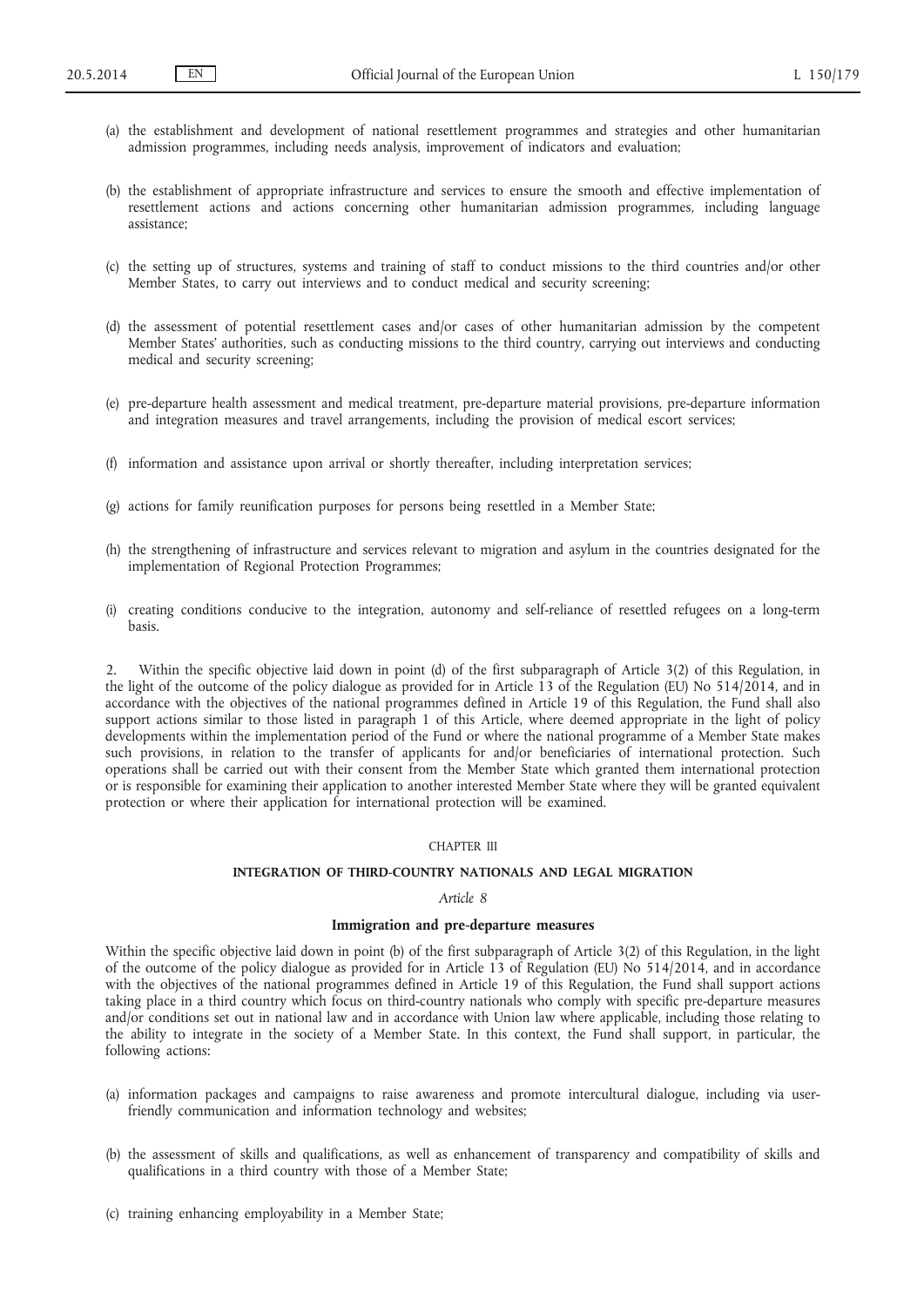- (d) comprehensive civic orientation courses and language tuition;
- (e) assistance in the context of applications for family reunification within the meaning of Council Directive 2003/86/EC (1).

### *Article 9*

### **Integration measures**

1. Within the specific objective laid down in point (b) of the first subparagraph of Article 3(2) of this Regulation, in the light of the outcome of the policy dialogue as provided for in Article 13 of Regulation (EU) No 514/2014, and in accordance with the objectives of the national programmes defined in Article 19 of this Regulation, the Fund shall support actions which take place in the framework of consistent strategies, taking into account the integration needs of third-country nationals at local and/or regional level. In this context, the Fund shall support, in particular, the following actions focusing on third-country nationals who are residing legally in a Member State or, where appropriate, who are in the process of acquiring legal residence in a Member State:

- (a) setting up and developing such integration strategies with the participation of local or regional actors, where appropriate, including needs analysis, the improvement of integration indicators, and evaluation, including participatory assessments, in order to identify best practices;
- (b) providing advice and assistance in areas such as housing, means of subsistence, administrative and legal guidance, health, psychological and social care, child care and family reunification;
- (c) actions introducing third-country nationals to the receiving society and actions enabling them to adapt to it, to inform them about their rights and obligations, to participate in civil and cultural life and to share the values enshrined in the Charter of Fundamental Rights of the European Union;
- (d) measures focusing on education and training, including language training and preparatory actions to facilitate access to the labour market;
- (e) actions designed to promote self-empowerment and to enable third-country nationals to provide for themselves;
- (f) actions that promote meaningful contact and constructive dialogue between third-country nationals and the receiving society, and actions to promote acceptance by the receiving society, including through the involvement of the media;
- (g) actions promoting both equality of access and equality of outcomes in relation to third-country nationals' dealings with public and private services, including adaptation of those services to dealing with third-country nationals;
- (h) capacity-building of beneficiaries, as defined in point (g) of Article 2 of Regulation (EU) No 514/2014, including through exchanges of experience and best practices, and networking.

2. The actions referred to in paragraph 1 shall, wherever necessary, take into account the specific needs of different categories of third-country nationals, including beneficiaries of international protection, resettled or transferred persons and, in particular, vulnerable persons.

3. National programmes may allow for the inclusion in the actions referred to in paragraph 1 of immediate relatives of persons covered by the target group referred to in that paragraph, to the extent that it is necessary for the effective implementation of such actions.

4. For the purpose of programming and implementation of the actions referred to in paragraph 1 of this Article, the partnership referred to in Article 12 of Regulation (EU) No 514/2014 shall include the authorities designated by Member States for the purpose of the management of the interventions of the European Social Fund.

### *Article 10*

### **Practical cooperation and capacity-building measures**

Within the specific objective laid down in point (b) of the first subparagraph of Article 3(2) of this Regulation, in the light of the outcome of the policy dialogue as provided for in Article 13 of the Regulation (EU) No 514/2014, and in accordance with the objectives of the national programmes defined in Article 19 of this Regulation, the Fund shall support actions focusing on one or more of the following:

<sup>(</sup> 1) Council Directive 2003/86/EC of 22 September 2003 on the right to family reunification (OJ L 251, 3.10.2003, p. 12).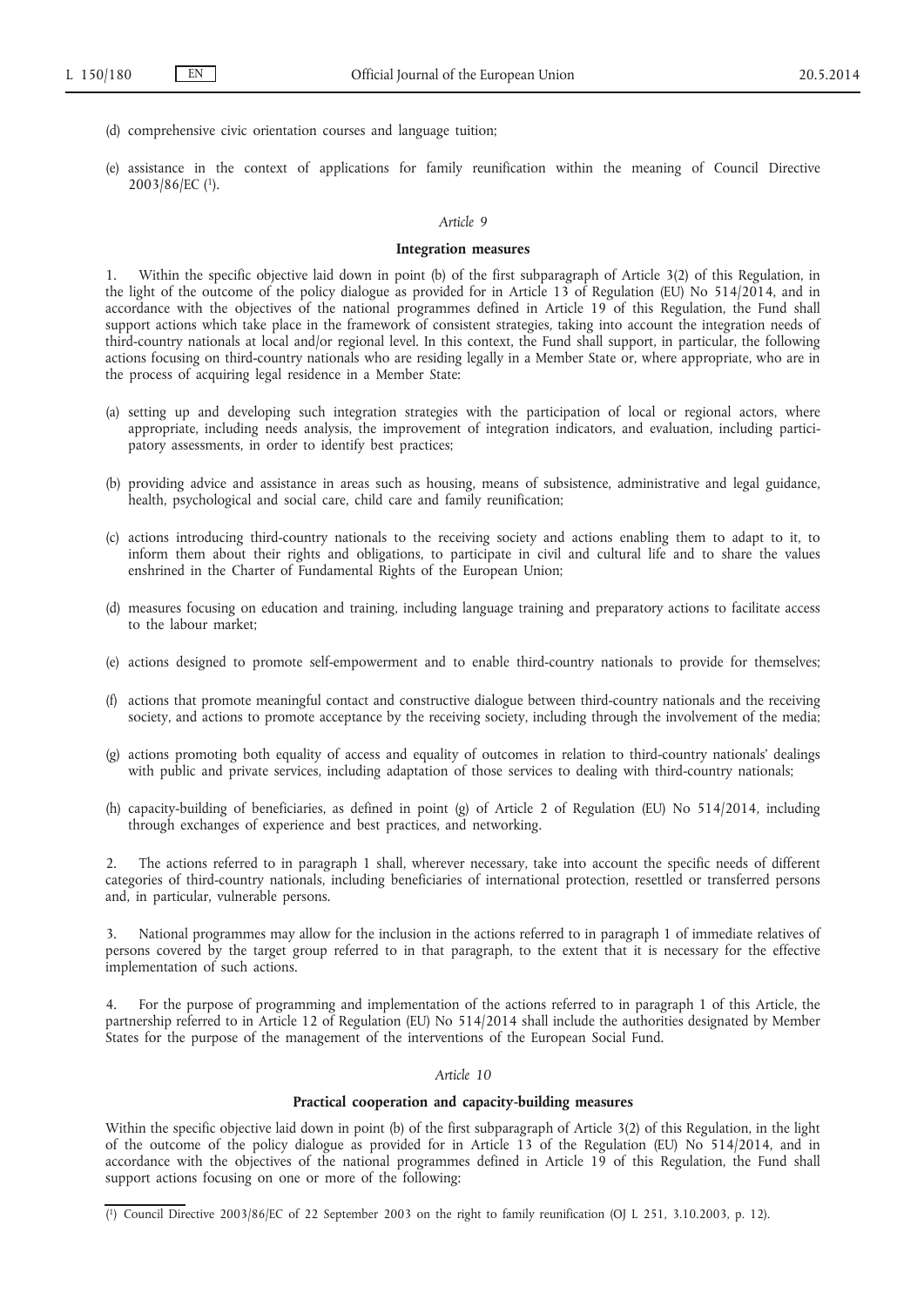- (a) building up strategies promoting legal migration with a view to facilitating the development and implementation of flexible admission procedures;
- (b) supporting cooperation between third countries and the recruitment agencies, the employment services and the immigration services of Member States, as well as supporting Member States in their implementation of Union migration law, consultation processes with relevant stakeholders and expert advice or information exchanges on approaches which target specific nationalities or categories of third-country nationals with respect to the needs of the labour markets;
- (c) reinforcing the capacity of Member States to develop, implement, monitor and evaluate their immigration strategies, policies and measures across the different levels and departments of administrations, in particular enhancing their capacity to collect, analyse and disseminate detailed and systematic data and statistics on migration procedures and flows and residence permits, and develop monitoring tools, evaluation schemes, indicators and benchmarking for measuring the achievement of those strategies;
- (d) training of beneficiaries as defined in point (g) of Article 2 of Regulation (EU) No 514/2014 and of staff providing public and private services, including educational institutions, promoting the exchange of experiences and best practices, cooperation and networking, and intercultural capacities, as well as improving the quality of services provided;
- (e) building sustainable organisational structures for integration and diversity management, in particular through cooperation between different stakeholders enabling officials at various levels of national administrations to swiftly acquire information about experiences and best practices elsewhere and, where possible, to pool resources between relevant authorities as well as between governmental and non-governmental bodies to provide services to thirdcountry nationals more effectively, inter alia, through one-stop-shops (i.e. coordinated integration-support centres);
- (f) contributing to a dynamic two-way process of mutual interaction, underlying integration strategies at local and regional level by developing platforms for the consultation of third-country nationals, exchanges of information among stakeholders and intercultural and religious dialogue platforms between third-country nationals' communities, between those communities and the receiving society and/or between those communities and policy and decisionmaking authorities;
- (g) actions to promote and reinforce the practical cooperation between the relevant authorities of Member States, with a focus on, inter alia, exchanges of information, best practices and strategies, and the development and implementation of joint actions, including with a view to safeguarding the integrity of the immigration systems of Member States.

### CHAPTER IV

## **RETURN**

## *Article 11*

### **Measures accompanying return procedures**

Within the specific objective laid down in point (c) of the first subparagraph of Article 3(2) of this Regulation, in the light of the outcome of the policy dialogue as provided for in Article 13 of Regulation (EU) No 514/2014, and in accordance with the objectives of the national programmes defined in Article 19 of this Regulation, as regards measures accompanying return procedures, the Fund shall focus on one or more of the following categories of third-country nationals:

- (a) third-country nationals who have not yet received a final negative decision in relation to their request to stay, their legal residence and/or international protection in a Member State, and who may choose to make use of voluntary return;
- (b) third-country nationals enjoying the right to stay, legal residence and/or international protection within the meaning of Directive 2011/95/EU, or temporary protection within the meaning of Directive 2001/55/EC in a Member State, and who have chosen to make use of voluntary return;
- (c) third-country nationals who are present in a Member State and do not or no longer fulfil the conditions for entry and/or stay in a Member State, including those third-country nationals whose removal has been postponed in accordance with Article 9 and Article 14(1) of Directive 2008/115/EC.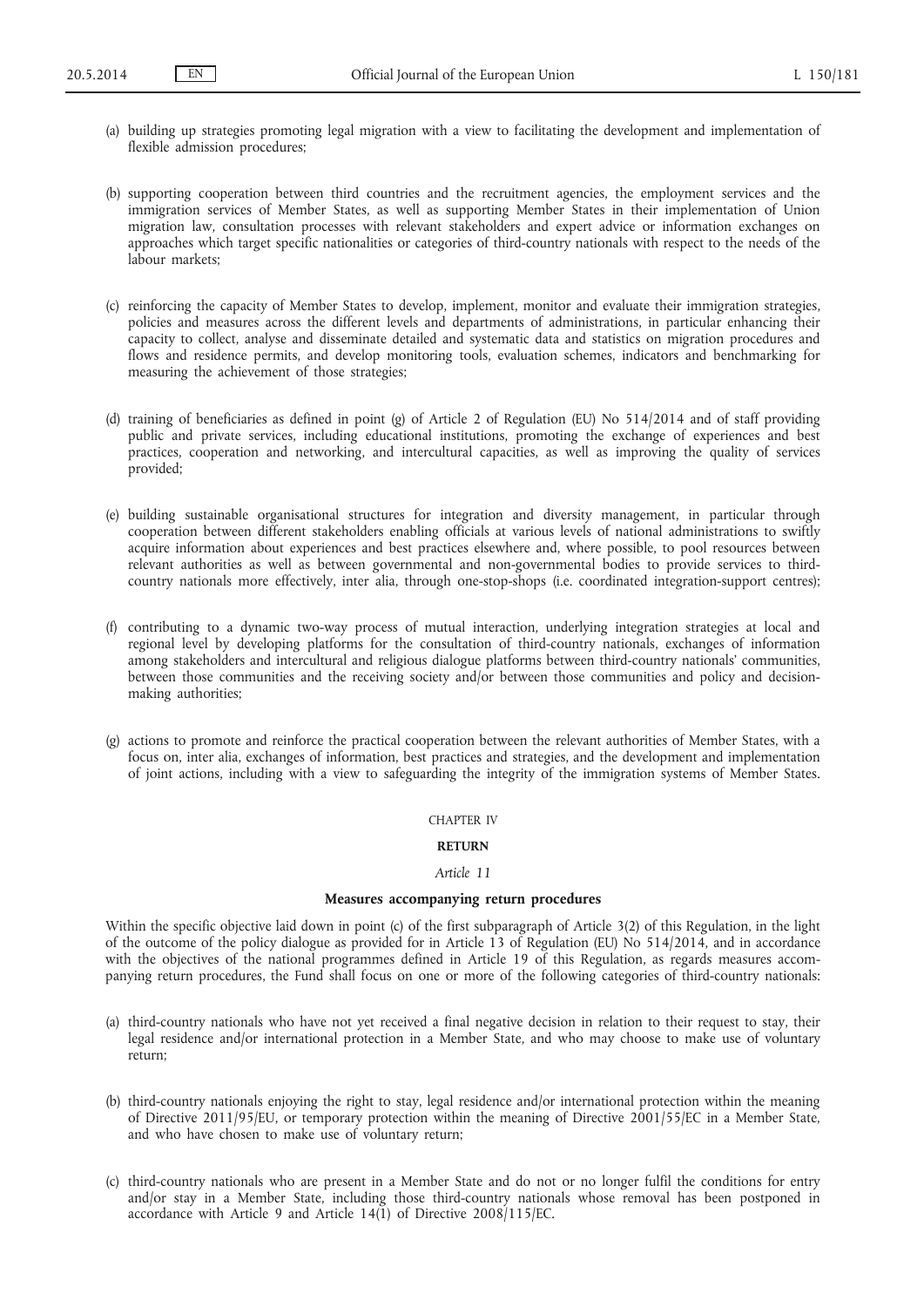In this context, the Fund shall support, in particular, the following actions focusing on the categories of persons referred to in the first subparagraph:

- (a) the introduction, development and improvement of alternative measures to detention;
- (b) the provision of social assistance, information or help with administrative and/or judicial formalities and information or counselling;
- (c) the provision of legal aid and language assistance;
- (d) specific assistance for vulnerable persons;
- (e) the introduction and improvement of independent and effective systems for monitoring enforced return, as laid down in Article 8(6) of Directive 2008/115/EC;
- (f) the establishment, maintenance and improvement of accommodation, reception or detention infrastructure, services and conditions;
- (g) the setting-up of administrative structures and systems, including IT tools;
- (h) the training of staff to ensure smooth and effective return procedures, including their management and implementation.

### *Article 12*

### **Return measures**

Within the specific objective laid down in point (c) of the first subparagraph of Article 3(2) of this Regulation, in the light of the outcome of the policy dialogue as provided for in Article 13 of Regulation (EU) No 514/2014, and in accordance with the objectives of the national programmes defined in Article 19 of this Regulation, as regards return measures the Fund shall support actions focusing on the persons referred to in Article 11 of this Regulation. In this context, the Fund shall support, in particular, the following actions:

- (a) measures necessary for the preparation of return operations, such as those leading to the identification of thirdcountry nationals, to the issuing of travel documents and to family tracing;
- (b) cooperation with the consular authorities and immigration services of third countries with a view to obtaining travel documents, facilitating repatriation and ensuring readmission;
- (c) assisted voluntary return measures, including medical examinations and assistance, travel arrangements, financial contributions and pre- and post-return counselling and assistance;
- (d) removal operations, including related measures, in accordance with the standards laid down in Union law, with the exception of coercive equipment;
- (e) measures to launch the progress of reintegration for the returnee's personal development, such as cash-incentives, training, placement and employment assistance and start-up support for economic activities;
- (f) facilities and services in third countries ensuring appropriate temporary accommodation and reception upon arrival;
- (g) specific assistance for vulnerable persons.

### *Article 13*

### **Practical cooperation and capacity-building measures**

Within the specific objective laid down in point (c) of the first subparagraph of Article 3(2) of this Regulation, in the light of the outcome of the policy dialogue as provided for in Article 13 of Regulation (EU) No 514/2014, and in accordance with the objectives of the national programmes defined in Article 19 of this Regulation, as regards practical cooperation and capacity-building measures the Fund shall support, in particular, the following actions:

(a) actions to promote, develop and reinforce operational cooperation and information exchange between the return services and other authorities of Member States involved in return, including as regards cooperation with the consular authorities and immigration services of third countries and joint return operations;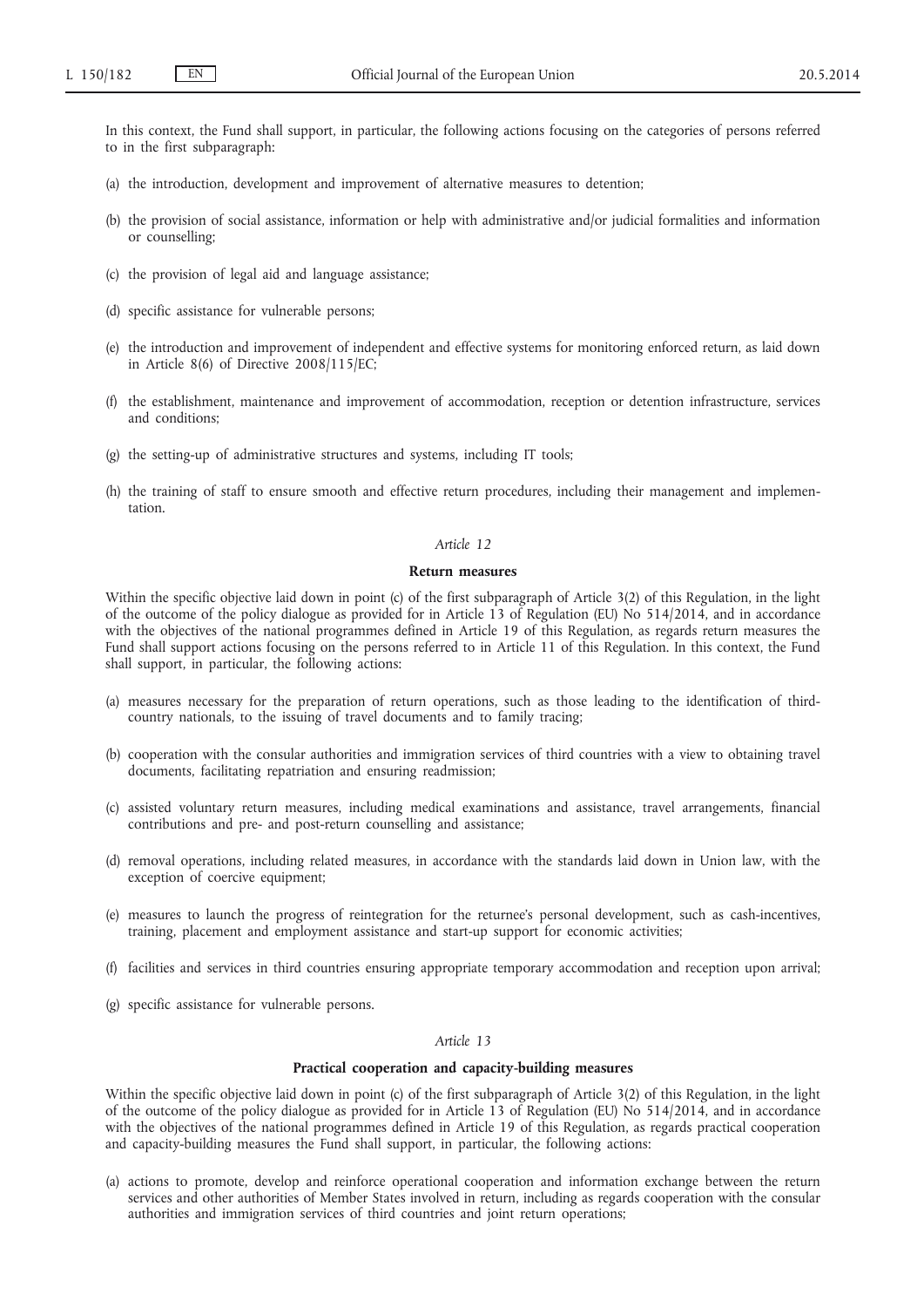- (b) actions to support cooperation between third countries and the return services of Member States, including measures aiming to strengthen third countries' capacities to conduct readmission and reintegration activities, in particular in the framework of readmission agreements;
- (c) actions enhancing the capacity to develop effective and sustainable return policies, in particular by exchanging information on the situation in countries of return, best practices, sharing experiences and pooling resources between Member States;
- (d) actions enhancing the capacity to collect, analyse and disseminate detailed and systematic data and statistics on return procedures and measures, reception and detention capacities, enforced and voluntary returns, monitoring and reintegration;
- (e) actions directly contributing to the evaluation of return policies, such as national impact assessments, surveys amongst target groups, the development of indicators and benchmarking;
- (f) information measures and campaigns in third countries aimed at raising awareness of the appropriate legal channels for immigration and the risks of illegal immigration.

### CHAPTER V

### **FINANCIAL AND IMPLEMENTATION FRAMEWORK**

### *Article 14*

#### **Global resources and implementation**

1. The global resources for the implementation of this Regulation shall be EUR 3 137 million in current prices.

2. The annual appropriations for the Fund shall be authorised by the European Parliament and the Council within the limits of the multiannual financial framework.

- 3. The global resources shall be implemented through the following means:
- (a) national programmes, in accordance with Article 19;
- (b) Union actions, in accordance with Article 20;
- (c) emergency assistance, in accordance with Article 21;
- (d) the European Migration Network, in accordance with Article 22;
- (e) technical assistance, in accordance with Article 23.

4. The budget allocated under this Regulation to Union actions referred to in Article 20 of this Regulation, to the emergency assistance referred to in Article 21 of this Regulation, to the European Migration Network referred to in Article 22 of this Regulation and to the technical assistance referred to in Article 23 of this Regulation shall be implemented under direct management in accordance with point (a) of Article 58(1) of Regulation (EU, Euratom) No 966/2012 and, where appropriate, under indirect management in accordance with point (c) of Article 58(1) of Regulation (EU, Euratom) No 966/2012. The budget allocated to national programmes referred to in Article 19 of this Regulation shall be implemented under shared management in accordance with point (b) of Article 58(1) of Regulation (EU, Euratom) No 966/2012.

5. The Commission shall remain responsible for the implementation of the Union budget in accordance with Article 317 TFEU and shall inform the European Parliament and the Council of the operations carried out by entities other than Member States.

Without prejudice to the prerogatives of the European Parliament and of the Council, the prime reference financial envelope shall be used indicatively as follows:

- (a) EUR 2 752 million for national programmes of Member States;
- (b) EUR 385 million for Union actions, emergency assistance, the European Migration Network and technical assistance of the Commission, of which at least 30 % shall be used for Union actions and the European Migration Network.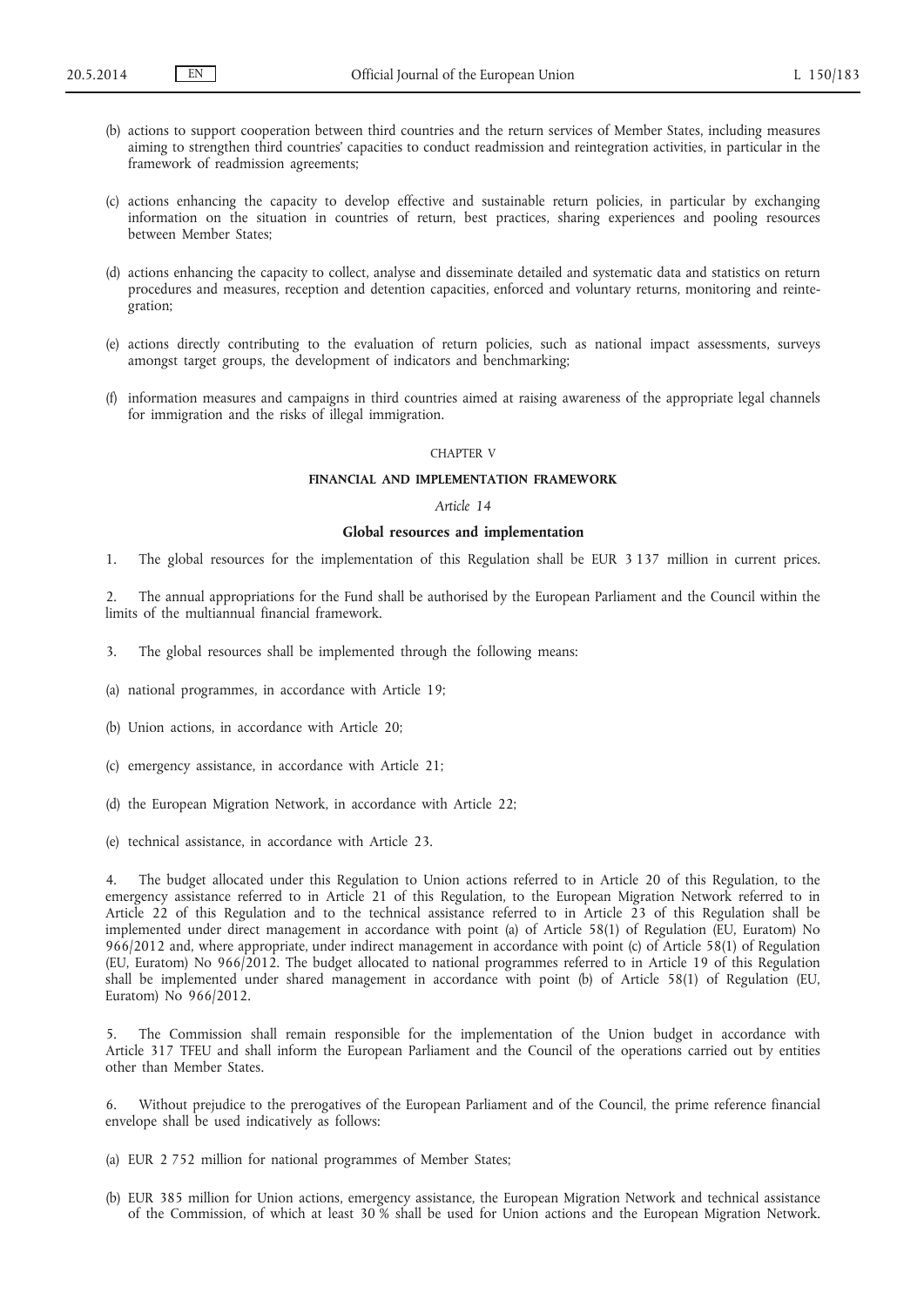#### *Article 15*

### **Resources for eligible actions in the Member States**

- 1. The amount of EUR 2 752 million shall be allocated to the Member States indicatively as follows:
- (a) EUR 2 392 million shall be allocated as indicated in Annex I. Member States shall allocate at least 20 % of those resources to the specific objective referred to in point (a) of the first subparagraph of Article 3(2), and at least 20 % to the specific objective referred to in point (b) of the first subparagraph of Article 3(2). Member States may depart from those minimum percentages only where a detailed explanation is included in the national programme as to why allocating resources below this level does not jeopardise the achievement of the objective. As far as the specific objective referred to in point (a) of the first subparagraph of Article 3(2) is concerned, those Member States faced with structural deficiencies in the area of accommodation, infrastructure and services shall not fall below the minimum percentage laid down in this Regulation;
- (b) EUR 360 million shall be allocated on the basis of the distribution mechanism for specific actions as referred to in Article 16, for the Union Resettlement Programme as referred to Article 17, and for the transfer of beneficiaries of international protection from one Member State to another as referred to in Article 18.
- 2. The amount referred to in point (b) of paragraph 1 shall support:
- (a) specific actions listed in Annex II;
- (b) the Union Resettlement Programme in accordance with Article 17 and/or transfers of beneficiaries of international protection from one Member State to another in accordance with Article 18.

In the event that an amount remains available under point (b) of paragraph 1 of this Article or that another amount is available, it will be allocated in the framework of the mid-term review laid down in Article 15 of Regulation (EU) No 514/2014 pro-rata to the basic amounts for national programmes established in Annex I to this Regulation.

## *Article 16*

### **Resources for specific actions**

1. An additional amount as referred to in point (a) of Article 15(2) may be allocated to the Member States, provided that it is earmarked as such in the programme and that it is used to implement the specific actions listed in Annex II.

2. To take into account new policy developments, the Commission shall be empowered to adopt delegated acts in accordance with Article 26 of this Regulation to revise Annex II in the context of the mid-term review referred to in Article 15 of Regulation (EU) No 514/2014. On the basis of the revised list of specific actions, Member States may receive an additional amount as laid down in paragraph 1 of this Article, subject to available resources.

3. The additional amounts referred to in paragraphs 1 and 2 of this Article shall be allocated to the Member States in the individual financing decisions approving or revising their national programmes in the context of the mid-term review according to the procedure laid down in Articles 14 and 15 of Regulation (EU) No 514/2014. Those amounts shall only be used for the implementation of the specific actions listed in Annex II to this Regulation.

#### *Article 17*

#### **Resources for the Union Resettlement Programme**

Member States shall, in addition to their allocation calculated in accordance with point (a) of Article 15(1), receive every two years an additional amount as set out in point (b) of Article 15(2) based on a lump sum of EUR 6 000 for each resettled person.

2. The lump sum referred to in paragraph 1 shall be increased to EUR 10 000 for each person resettled in accordance with the common Union resettlement priorities established pursuant to paragraph 3 and listed in Annex III and for each vulnerable person as laid down in paragraph 5.

3. The common Union resettlement priorities shall be based on the following general categories of persons:

(a) persons from a country or region designated for the implementation of a Regional Protection Programme;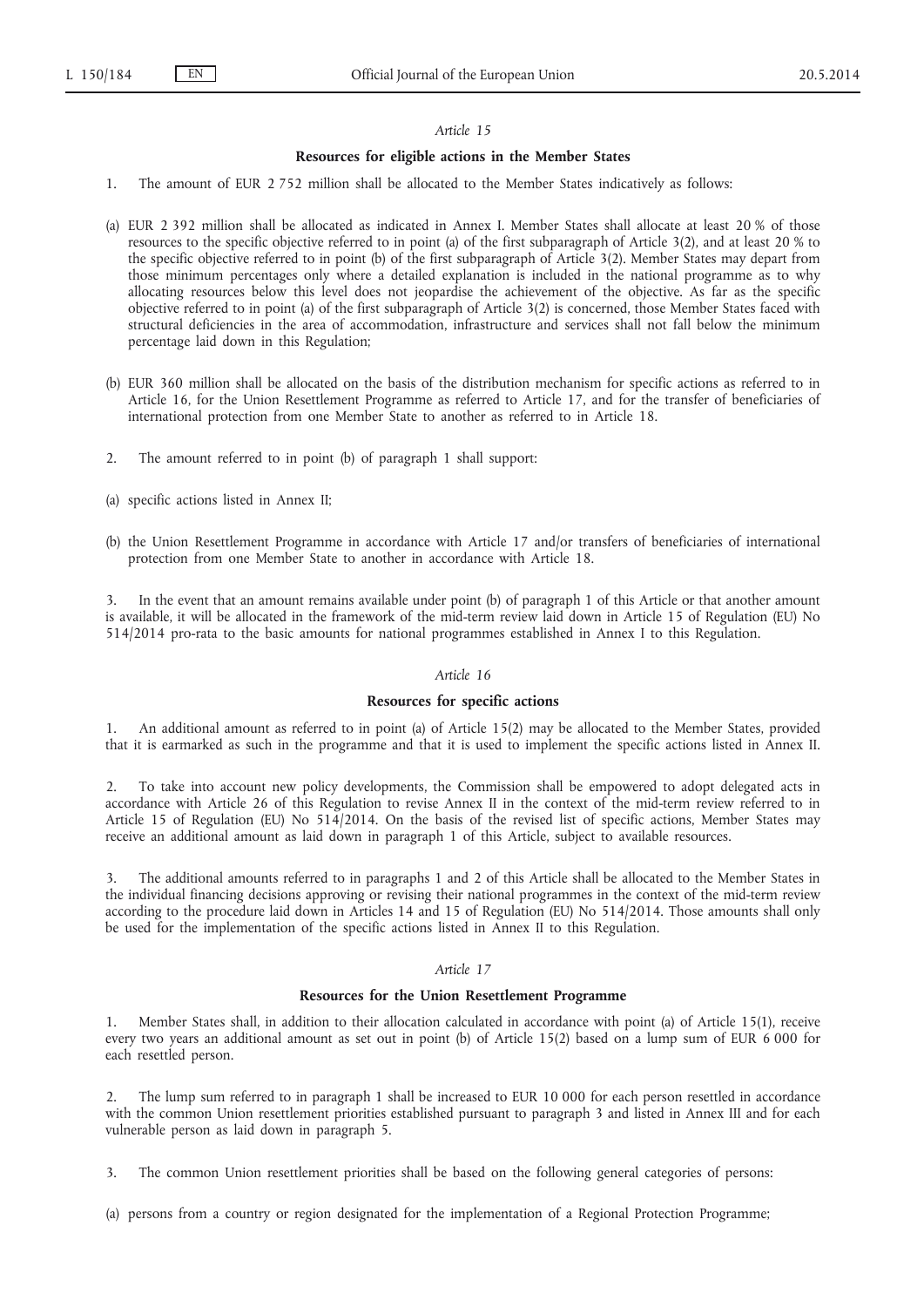- (b) persons from a country or region which has been identified in the UNHCR resettlement forecast and where Union common action would have a significant impact on addressing the protection needs;
- (c) persons belonging to a specific category falling within the UNHCR resettlement criteria.

4. The Commission shall be empowered to adopt delegated acts in accordance with Article 26 to amend Annex III, on the basis of the general categories set out in paragraph 3 of this Article, where there is a clear justification for doing so or in the light of any recommendations from the UNHCR.

- 5. The following vulnerable groups of persons shall also qualify for the lump sum provided for in paragraph 2:
- (a) women and children at risk;
- (b) unaccompanied minors;
- (c) persons having medical needs that can be addressed only through resettlement;
- (d) persons in need of emergency resettlement or urgent resettlement for legal or physical protection needs, including victims of violence or torture.

6. Where a Member State resettles a person belonging to more than one of the categories referred to in paragraphs 1 and 2, it shall receive the lump sum for that person only once.

7. Where appropriate, Member States may also be eligible for lump sums for family members of persons referred to in paragraphs 1, 3 and 5, provided that those family members have been resettled in accordance with this Regulation.

8. The Commission shall establish, by way of implementing acts, the timetable and other implementation conditions related to the allocation mechanism of resources for the Union Resettlement Programme. Those implementing acts shall be adopted in accordance with the advisory procedure referred to in Article  $27(2)$ .

9. The additional amounts referred to in paragraphs 1 and 2 of this Article shall be allocated to the Member States every two years, for the first time in the individual financing decisions approving their national programme in accordance with the procedure laid down in Article 14 of Regulation (EU) No  $514/2014$ , and later in a financing decision to be annexed to the decisions approving their national programme. Those amounts shall not be transferred to other actions under the national programme.

10. To effectively pursue the objectives of the Union Resettlement Programme and within the limits of available resources, the Commission shall be empowered to adopt delegated acts in accordance with Article 26 to adjust, if deemed appropriate, the lump sums referred to in paragraphs 1 and 2 of this Article, in particular taking into account the current rates of inflation, relevant developments in the field of resettlement, as well as factors which can optimise the use of the financial incentive brought by the lump sums.

## *Article 18*

## **Resources for the transfer of beneficiaries of international protection**

1. With a view to implementing the principle of solidarity and fair sharing of responsibility and in the light of Union policy developments within the implementation period of the Fund, Member States shall receive, in addition to their allocation calculated in accordance with point (a) of Article 15(1), an additional amount as set out in point (b) of Article 15(2) based on a lump sum of EUR 6 000 for each beneficiary of international protection transferred from another Member State.

2. Member States may also be eligible for lump sums for family members of persons referred to in paragraph 1, where appropriate, provided that those family members have been transferred in accordance with this Regulation.

3. The additional amounts referred to in paragraph 1 of this Article shall be allocated to the Member States for the first time in the individual financing decisions approving their national programme in accordance with the procedure laid down in Article 14 of Regulation (EU) No 514/2014 and later in a financing decision to be annexed to the decision approving their national programme. Those amounts shall not be transferred to other actions under the national programme.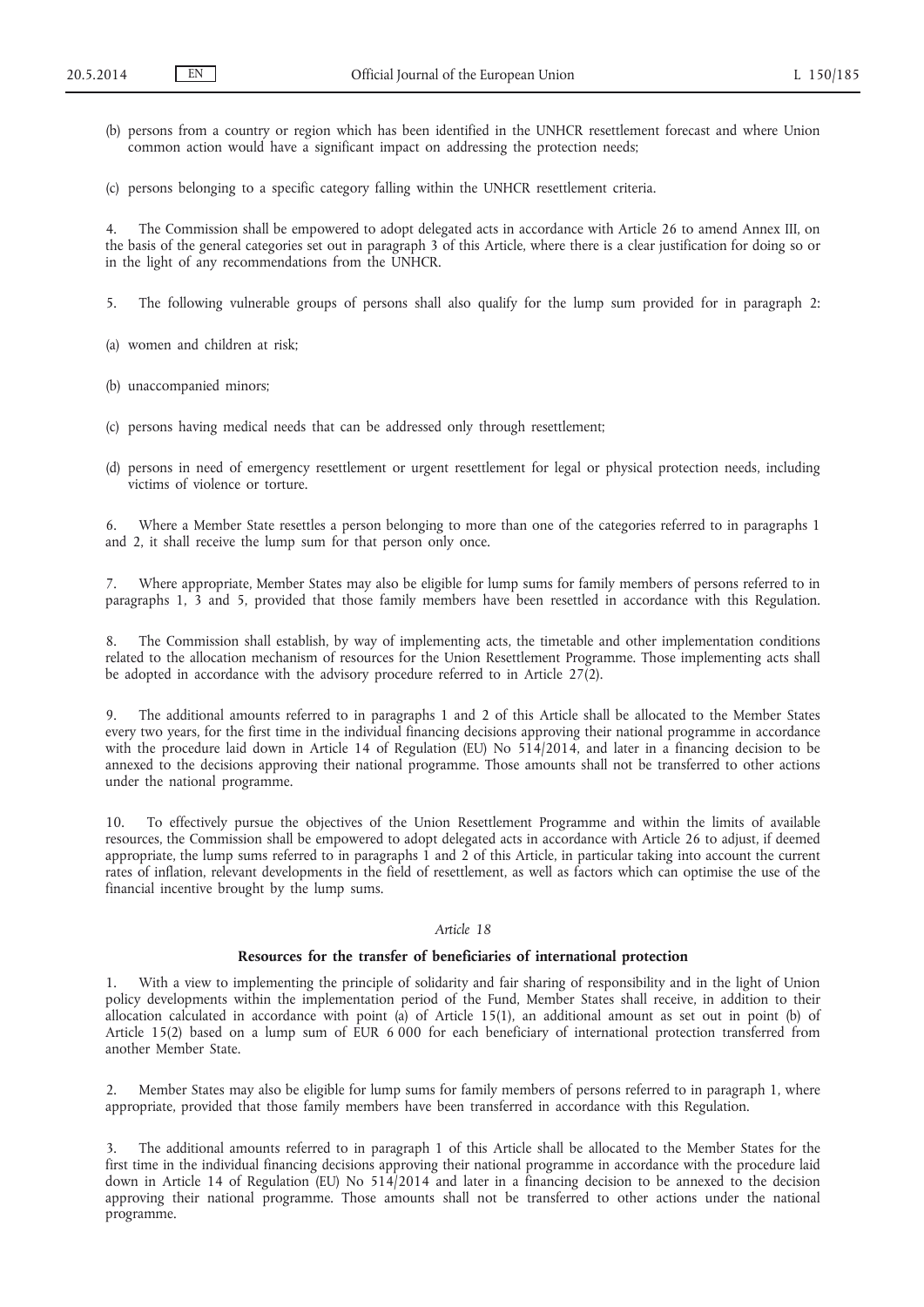4. To effectively pursue the objectives of solidarity and responsibility sharing between the Member States referred to in Article 80 TFEU, and within the limits of available resources, the Commission shall be empowered to adopt delegated acts in accordance with Article 26 of this Regulation to adjust the lump sum referred to in paragraph 1 of this Article, in particular taking into account the current rates of inflation, relevant developments in the field of transfer of beneficiaries of international protection from one Member State to another, as well as factors which can optimise the use of the financial incentive brought by the lump sums.

## *Article 19*

### **National programmes**

Under the national programmes to be examined and approved in accordance with Article 14 of Regulation (EU) No 514/2014, Member States shall, within the objectives laid down in Article 3 of this Regulation, and taking account of the outcome of the policy dialogue referred to in Article 13 of Regulation (EU) No 514/2014, pursue in particular the following objectives:

- (a) strengthening the establishment of the Common European Asylum System by ensuring the efficient and uniform application of the Union *acquis* on asylum and the proper functioning of Regulation (EU) No 604/2013. Such actions may also include the establishment and development of the Union Resettlement Programme;
- (b) setting up and developing integration strategies, encompassing different aspects of the two-way dynamic process, to be implemented at national/local/regional level where appropriate, taking into account the integration needs of thirdcountry nationals at local/regional level, addressing specific needs of different categories of migrants and developing effective partnerships between relevant stakeholders;
- (c) developing a return programme, which includes a component on assisted voluntary return and, where appropriate, on reintegration.

2. Member States shall ensure that all actions supported under the Fund shall be implemented in full compliance with fundamental rights and respect for human dignity. In particular, such actions shall fully respect the rights and principles enshrined in the Charter of Fundamental Rights of the European Union.

3. Subject to the requirement to pursue the above objectives and taking into account their individual circumstances, Member States shall aim to achieve a fair and transparent distribution of resources among the specific objectives set out in Article 3(2).

## *Article 20*

#### **Union actions**

1. At the Commission's initiative, the Fund may be used to finance transnational actions or actions of particular interest to the Union ('Union actions'), concerning the general and specific objectives referred to in Article 3.

- 2. To be eligible for funding, Union actions shall, in particular, support:
- (a) the furthering of Union cooperation in implementing Union law and in sharing best practices in the field of asylum, notably on resettlement and the transfer of applicants for and/or beneficiaries of international protection from one Member State to another, including through networking and exchanging information, on legal migration, on integration of third-country nationals, including arrival support and coordination activities to promote resettlement with the local communities that are to welcome resettled refugees, and on return;
- (b) the setting-up of transnational cooperation networks and pilot projects, including innovative projects, based on transnational partnerships between bodies located in two or more Member States designed to stimulate innovation and to facilitate exchanges of experiences and best practices;
- (c) studies and research on possible new forms of Union cooperation in the field of asylum, immigration, integration and return and relevant Union law, the dissemination and exchange of information on best practices and on all other aspects of asylum, immigration, integration and return policies, including corporate communication on the political priorities of the Union;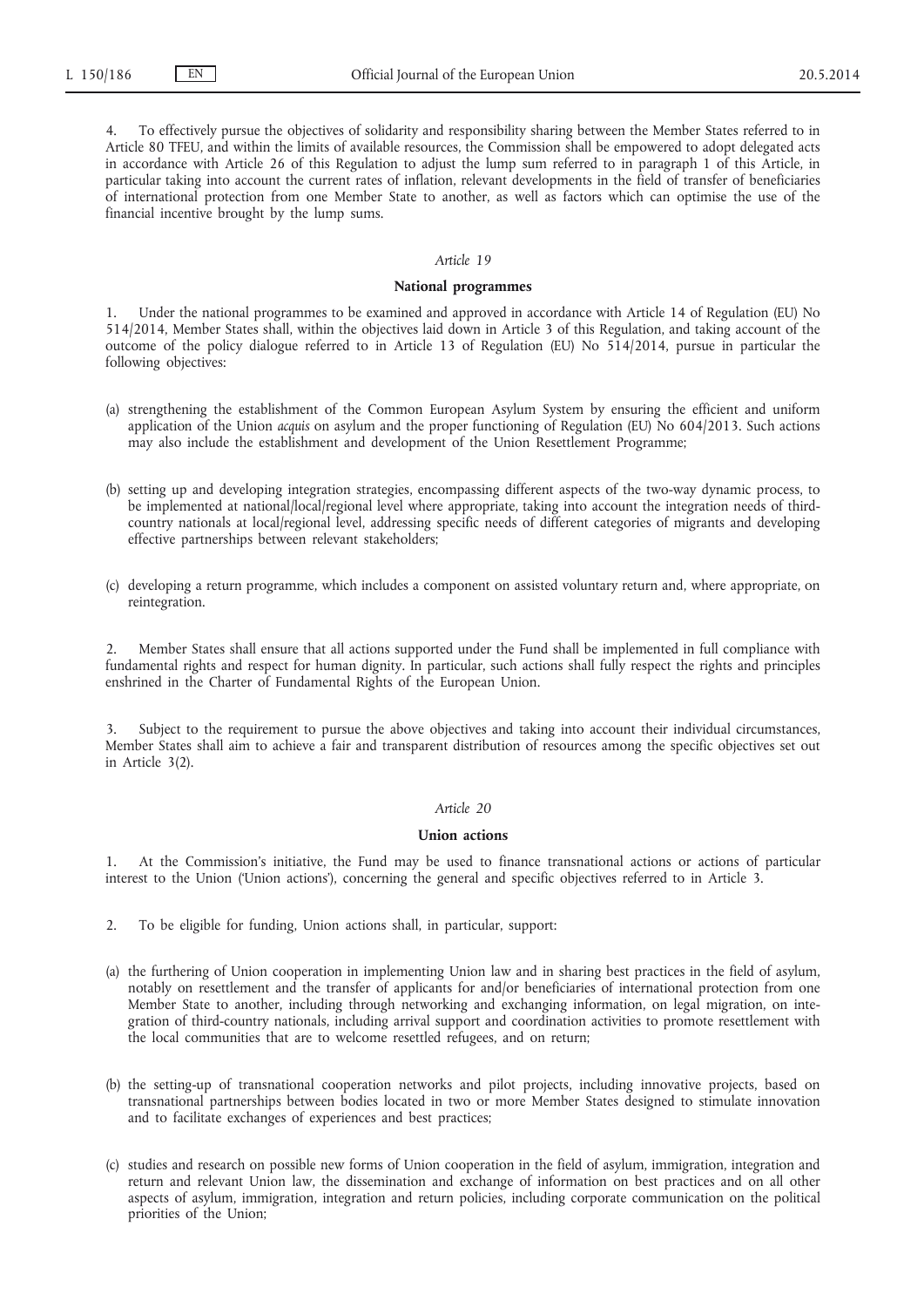- (d) the development and application by Member States of common statistical tools, methods and indicators for measuring policy developments in the field of asylum, legal migration and integration and return;
- (e) preparatory, monitoring, administrative and technical support and the development of an evaluation mechanism required to implement the policies on asylum and immigration;
- (f) cooperation with third countries on the basis of the Union's Global Approach to Migration and Mobility, in particular in the framework of the implementation of readmission agreements, Mobility Partnerships and Regional Protection Programmes;
- (g) information measures and campaigns in third countries aimed at raising awareness of appropriate legal channels for immigration and the risks of illegal immigration.
- 3. Union actions shall be implemented in accordance with Article 6 of Regulation (EU) No 514/2014.

4. The Commission shall ensure a fair and transparent distribution of resources among the objectives referred to in Article 3(2).

### *Article 21*

### **Emergency assistance**

The Fund shall provide financial assistance to address urgent and specific needs in the event of an emergency situation, as defined in point (k) of Article 2. Measures implemented in third countries in accordance with this Article shall be consistent with and, where relevant, complementary to the Union humanitarian policy and respect humanitarian principles as set out in the Consensus on Humanitarian Aid.

2. Emergency assistance shall be implemented in accordance with Articles 6 and 7 of Regulation (EU) No 514/2014.

## *Article 22*

### **European Migration Network**

1. The Fund shall support the European Migration Network and provide the financial assistance necessary for its activities and its future development.

2. The amount made available for the European Migration Network under the annual appropriations of the Fund and the work programme laying down the priorities for its activities shall be adopted by the Commission, after approval by the Steering Board, in accordance with the procedure referred to in point (a) of Article 4(5) of Decision 2008/381/EC. The decision of the Commission shall constitute a financing decision pursuant to Article 84 of Regulation (EU, Euratom) No 966/2012.

3. Financial assistance provided for the activities of the European Migration Network shall take the form of grants to the National Contact Points referred to in Article 3 of Decision 2008/381/EC and public contracts as appropriate, in accordance with Regulation (EU, Euratom) No 966/2012. The assistance shall ensure appropriate and timely financial support to those National Contact Points. Costs incurred for the implementation of actions of those National Contact Points supported through grants awarded in 2014 may be eligible from 1 January 2014.

- 4. Decision 2008/381/EC is amended as follows:
- (a) point (a) of Article 4(5) is replaced by the following:
	- '(a) prepare and approve the draft work programme of activities, notably with regard to the objectives, thematic priorities and indicative amounts of the budget for each National Contact Point to ensure the proper functioning of the EMN, on the basis of a draft from the Chair;';
- (b) Article 6 is amended as follows:
	- (i) paragraph 4 is replaced by the following:

'4. The Commission shall monitor the execution of the work programme of activities and regularly report on its execution and on the development of the EMN to the Steering Board.';

(ii) paragraphs 5 to 8 are deleted;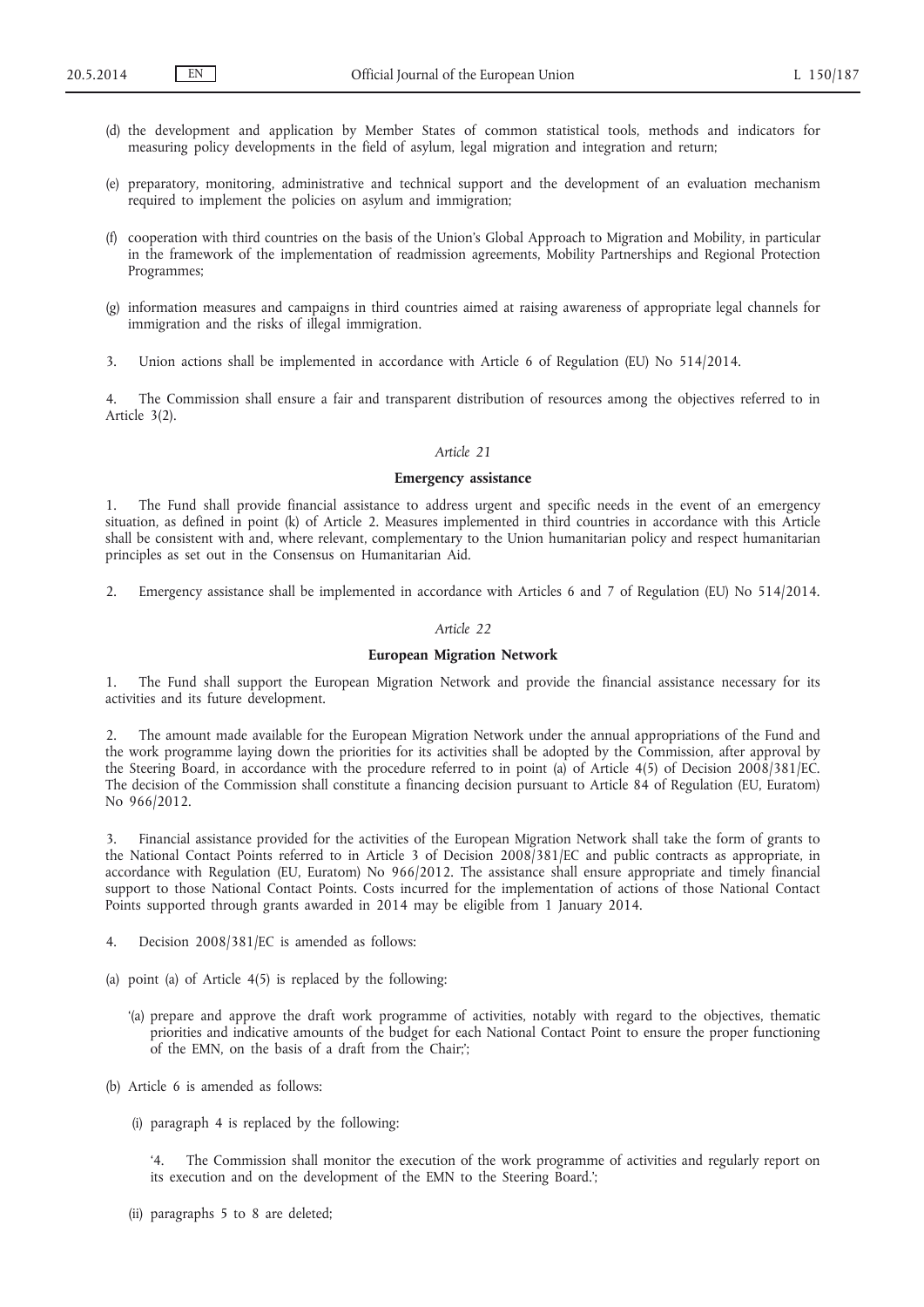(c) Article 11 is deleted;

(d) Article 12 is deleted.

### *Article 23*

#### **Technical assistance**

1. At the initiative and/or on behalf of the Commission, up to EUR 2,5 million of the Fund shall be annually used for technical assistance in accordance with Article 9 of Regulation (EU) No 514/2014.

2. At the initiative of a Member State, the Fund may finance technical assistance activities, in accordance with Article 20 of Regulation (EU) No 514/2014. The amount set aside for technical assistance shall not exceed, for the period 2014-2020, 5,5 % of the total amount allocated to a Member State plus EUR 1 000 000.

### *Article 24*

### **Coordination**

The Commission and the Member States, together with the European External Action Service where appropriate, shall ensure that actions in and in relation to third countries are taken in synergy and in coherence with other actions outside the Union supported through Union instruments. They shall, in particular, ensure that those actions:

- (a) are coherent with the Union's external policy, respect the principle of policy coherence for development and are consistent with the strategic programming documents for the region or country in question;
- (b) focus on non-development-oriented measures;
- (c) serve the interests of the Union's internal policies and are consistent with activities undertaken inside the Union.

#### CHAPTER VI

## **FINAL PROVISIONS**

#### *Article 25*

### **Specific provisions concerning lump sums for resettlement and transfer of beneficiaries of international protection from one Member State to another**

By way of derogation from the rules on the eligibility of expenditure laid down in Article 18 of Regulation (EU) No 514/2014, in particular as regards the lump sums and flat rates, the lump sums allocated to the Member States for resettlement and/or the transfer of beneficiaries of international protection from one Member State to another pursuant to this Regulation shall be:

- (a) exempt from the obligation that they are to be based on statistical or historic data; and
- (b) granted provided that the person in respect of whom the lump sum is allocated was effectively resettled and/or transferred in accordance with this Regulation.

### *Article 26*

# **Exercise of the delegation**

1. The power to adopt delegated acts is conferred on the Commission subject to the conditions laid down in this Article.

2. The power to adopt delegated acts referred to in Article 16(2), Article 17(4) and (10) and Article 18(4) shall be conferred on the Commission for a period of seven years from 21 May 2014. The Commission shall draw up a report in respect of the delegation of power not later than nine months before the end of the seven-year period. The delegation of powers shall be tacitly extended for a period of three years, unless the European Parliament or the Council opposes such extension not later than three months before the end of the seven-year period.

The delegation of power referred to in Article 16(2), Article 17(4) and (10) and Article 18(4) may be revoked at any time by the European Parliament or by the Council. A decision to revoke shall put an end to the delegation of the power specified in that decision. It shall take effect the day following the publication of the decision in the *Official Journal of the European Union* or at a later date specified therein. It shall not affect the validity of any delegated acts already in force.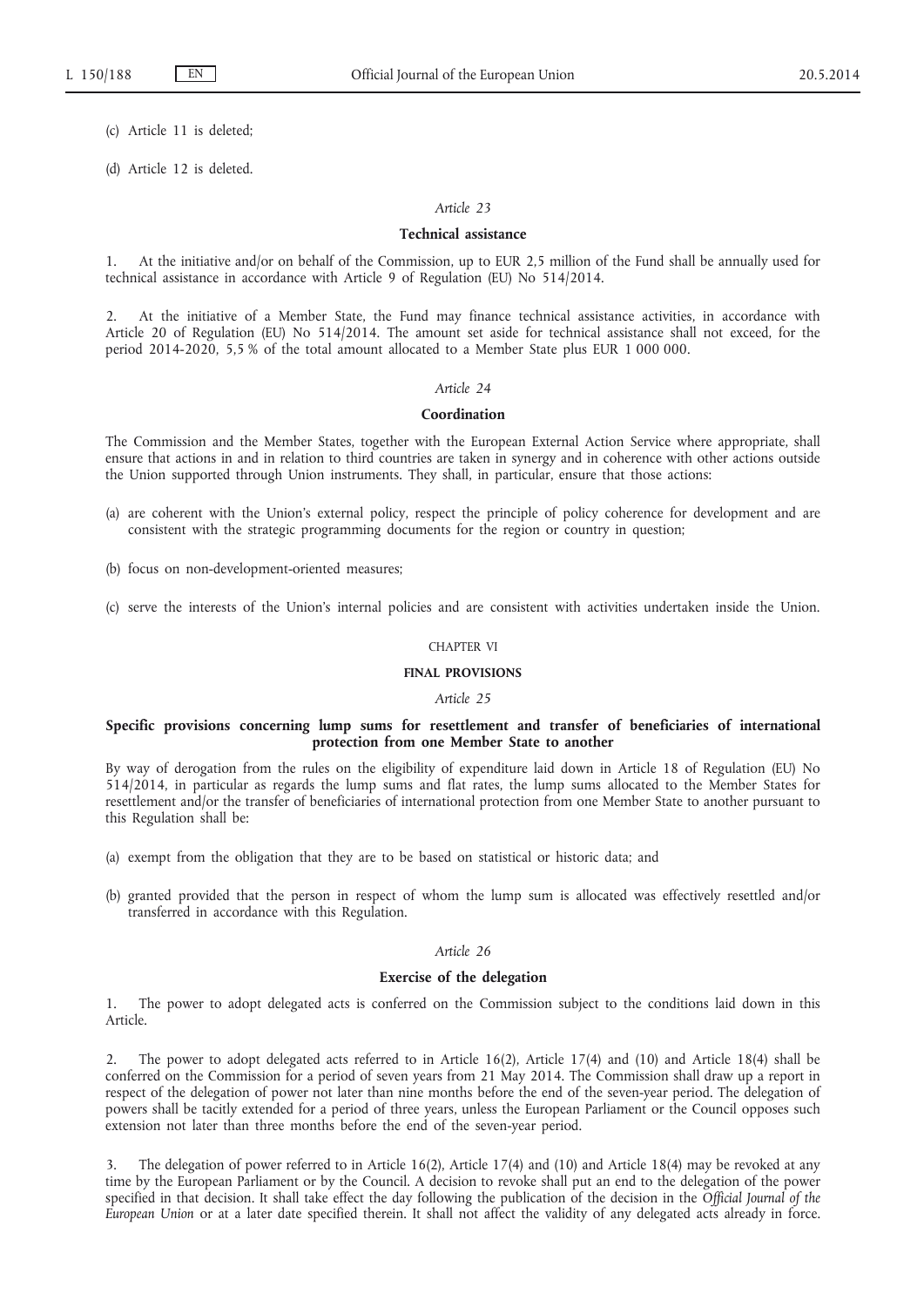4. As soon as it adopts a delegated act, the Commission shall notify it simultaneously to the European Parliament and to the Council.

5. A delegated act adopted pursuant to Article 16(2), Article 17(4) and (10) and Article 18(4) shall enter into force only if no objection has been expressed either by the European Parliament or by the Council within a period of two months of notification of that act to the European Parliament and the Council or if, before the expiry of that period, the European Parliament and the Council have both informed the Commission that they will not object. That period shall be extended by two months at the initiative of the European Parliament or of the Council.

### *Article 27*

#### **Committee procedure**

1. The Commission shall be assisted by the 'Asylum, Migration and Integration and Internal Security Funds Committee' established by Article 59(1) of Regulation (EU) No 514/2014.

2. Where reference is made to this paragraph, Article 4 of Regulation (EU) No 182/2011 shall apply.

### *Article 28*

### **Review**

The European Parliament and the Council shall, on the basis of a proposal of the Commission, review this Regulation by 30 June 2020.

#### *Article 29*

## **Applicability of Regulation (EU) No 514/2014**

The provisions of Regulation (EU) No 514/2014 shall apply to the Fund, without prejudice to Article 4 of this Regulation.

#### *Article 30*

### **Repeal**

Decisions No 573/2007/EC, No 575/2007/EC and 2007/435/EC are repealed with effect from 1 January 2014.

### *Article 31*

#### **Transitional provisions**

1. This Regulation shall not affect the continuation or modification, including the total or partial cancellation, of the projects and annual programmes concerned, until their closure, or of the financial assistance approved by the Commission on the basis of Decisions No 573/2007/EC, No 575/2007/EC and 2007/435/EC or any other legislation applying to that assistance on 31 December 2013. This Regulation shall not affect the continuation or modification, including the total or partial cancellation, of financial support approved by the Commission on the basis of Decision 2008/381/EC or any other legislation applying to that assistance on 31 December 2013.

2. When adopting decisions on co-financing under this Regulation, the Commission shall take account of measures adopted on the basis of Decisions No 573/2007/EC, No 575/2007/EC, 2007/435/EC and 2008/381/EC before 20 May 2014 which have financial repercussions during the period covered by that co-financing.

3. Sums committed for co-financing approved by the Commission between 1 January 2011 and 31 December 2014 for which the documents required for closure of the actions have not been sent to the Commission by the deadline for submitting the final report shall be automatically decommitted by the Commission by 31 December 2017, giving rise to the repayment of amounts unduly paid.

4. Amounts relating to actions which have been suspended due to legal proceedings or administrative appeals having suspensive effect shall be disregarded in calculating the amount to be automatically decommitted.

5. By 30 June 2015, Member States shall submit to the Commission evaluation reports on the results and impact of actions co-financed under Decisions No 573/2007/EC, No 575/2007/EC and 2007/435/EC concerning the period 2011- 2013.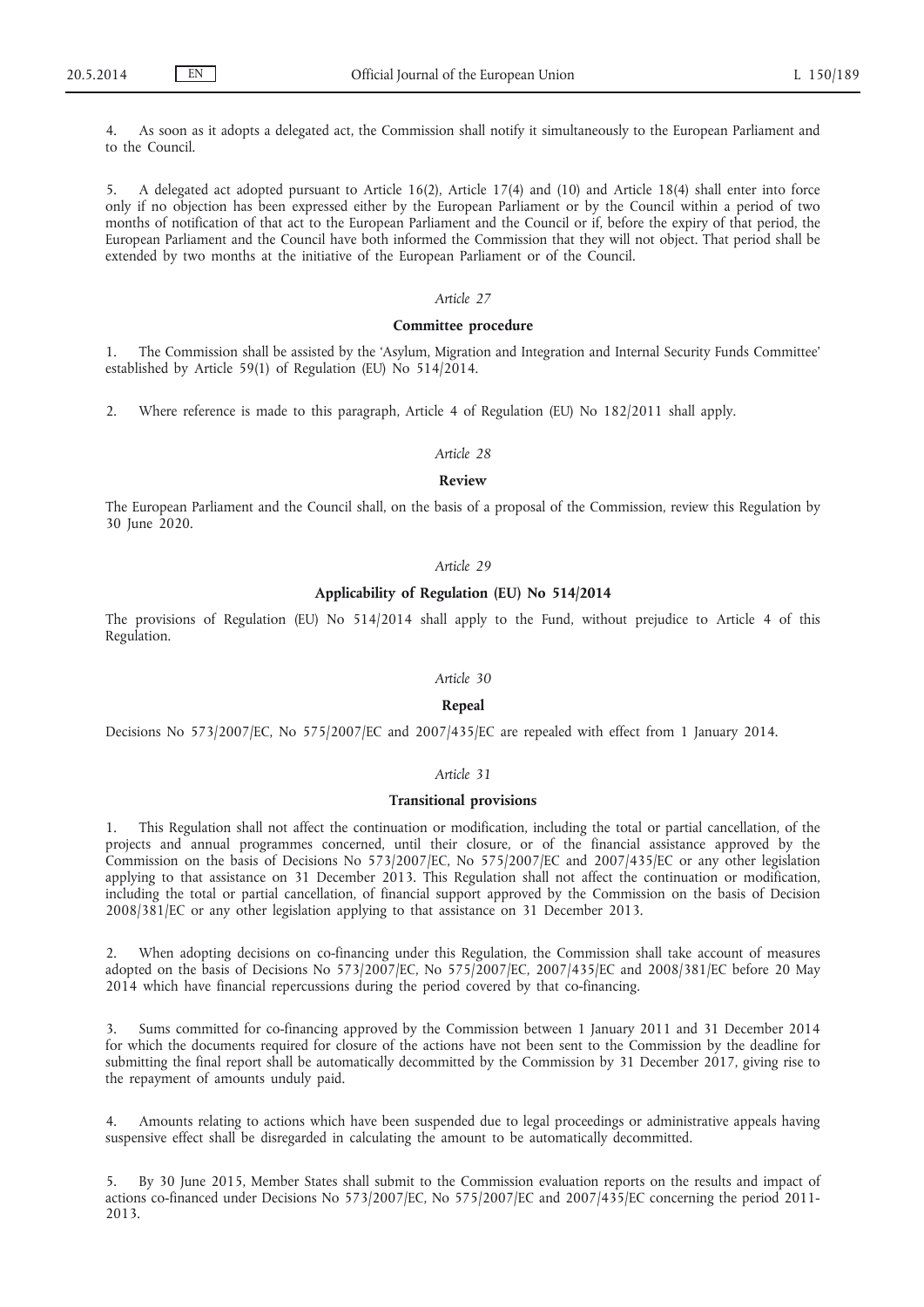6. By 31 December 2015, the Commission shall submit to the European Parliament, to the Council, to the European Economic and Social Committee and to the Committee of the Regions *ex-post* evaluation reports under Decisions No 573/2007/EC, No 575/2007/EC and 2007/435/EC concerning the period 2011-2013.

*Article 32*

## **Entry into force and application**

This Regulation shall enter into force on the day following that of its publication in the *Official Journal of the European Union*.

It shall apply from 1 January 2014.

This Regulation shall be binding in its entirety and directly applicable in the Member States in accordance with the Treaties.

Done at Strasbourg, 16 April 2014.

*For the European Parliament The President* M. SCHULZ

*For the Council The President* D. KOURKOULAS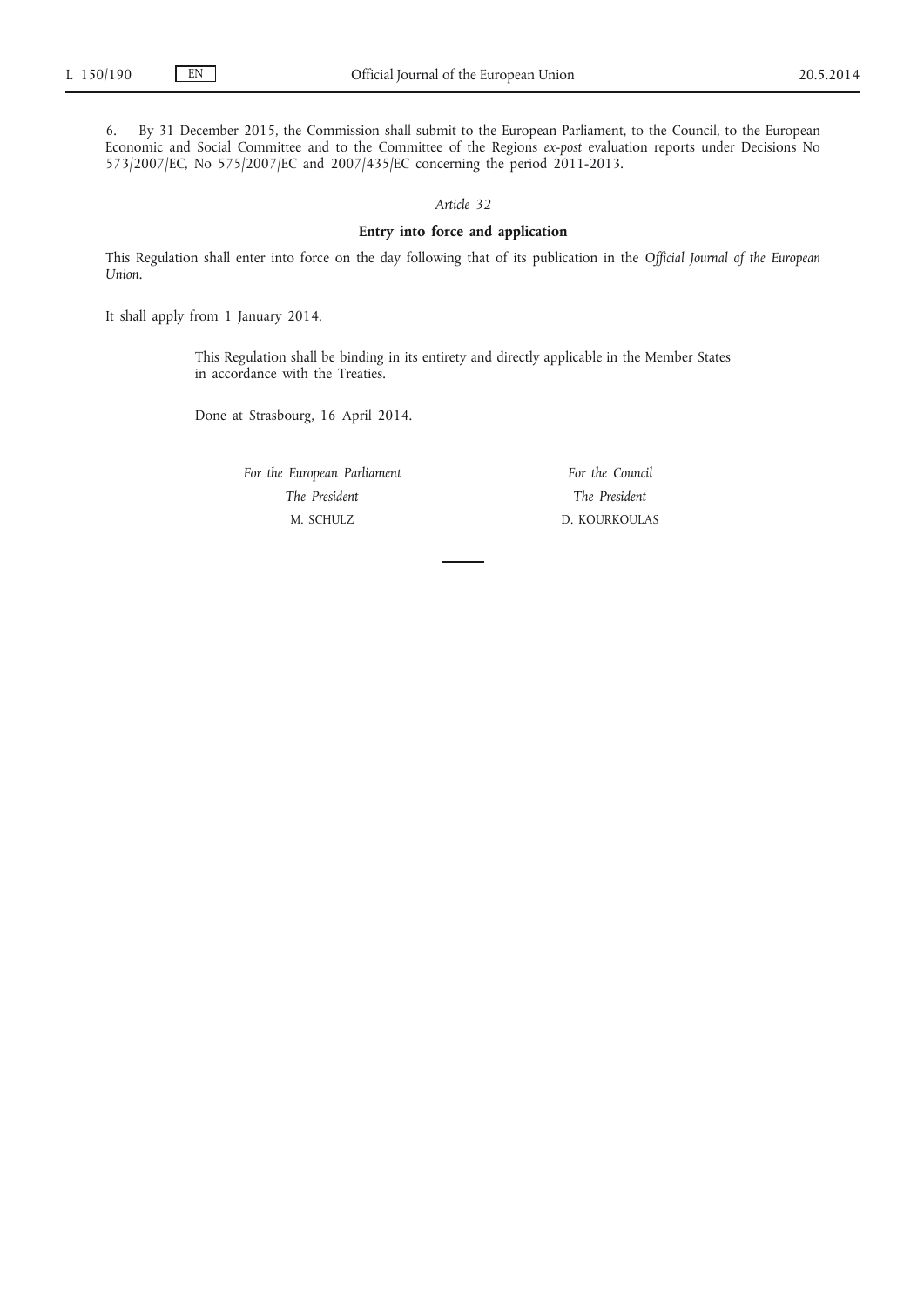## *ANNEX I*

# **Multiannual breakdowns per Member State for the period 2014-2020 (in EUR)**

| Member State               | Minimum amount | % average 2011-2013<br>allocations ERF+IF+RF | Average amount<br>2011-2013 | <b>TOTAL</b>  |
|----------------------------|----------------|----------------------------------------------|-----------------------------|---------------|
| AT                         | 5 000 000      | 2,65 %                                       | 59 533 977                  | 64 533 977    |
| BE                         | 5 000 000      | 3,75 %                                       | 84 250 977                  | 89 250 977    |
| BG                         | 5 000 000      | 0,22 %                                       | 5 006 777                   | 10 006 777    |
| <b>CY</b>                  | 10 000 000     | 0,99%                                        | 22 308 677                  | 32 308 677    |
| CZ                         | 5 000 000      | 0,94 %                                       | 21 185 177                  | 26 185 177    |
| $\rm DE$                   | 5 000 000      | 9,05 %                                       | 203 416 877                 | 208 416 877   |
| $\rm{EE}$                  | 5 000 000      | 0,23 %                                       | 5 1 5 6 5 7 7               | 10 156 577    |
| ES                         | 5 000 000      | 11,22 %                                      | 252 101 877                 | 257 101 877   |
| $\mathop{\rm FI}\nolimits$ | 5 000 000      | 0,82%                                        | 18 488 777                  | 23 488 777    |
| ${\rm FR}$                 | 5 000 000      | 11,60 %                                      | 260 565 577                 | 265 565 577   |
| GR                         | 5 000 000      | 11,32 %                                      | 254 348 877                 | 259 348 877   |
| <b>HR</b>                  | 5 000 000      | 0,54 %                                       | 12 133 800                  | 17 133 800    |
| HU                         | 5 000 000      | 0,83 %                                       | 18 713 477                  | 23 713 477    |
| $\rm IE$                   | 5 000 000      | 0,65 %                                       | 14 519 077                  | 19 519 077    |
| IT                         | 5 000 000      | 13,59 %                                      | 305 355 777                 | 310 355 777   |
| <b>LT</b>                  | 5 000 000      | 0,21 %                                       | 4 632 277                   | 9 632 277     |
| LU                         | 5 000 000      | 0,10 %                                       | 2 160 577                   | 7 160 577     |
| $\mathop{\rm LV}$          | 5 000 000      | 0,39 %                                       | 8 7 5 1 7 7 7               | 13 751 777    |
| MT                         | 10 000 000     | 0,32%                                        | 7 178 877                   | 17 178 877    |
| $\rm NL$                   | 5 000 000      | 3,98 %                                       | 89 419 077                  | 94 419 077    |
| PL                         | 5 000 000      | 2,60 %                                       | 58 410 477                  | 63 410 477    |
| PT                         | 5 000 000      | 1,24 %                                       | 27 776 377                  | 32 776 377    |
| <b>RO</b>                  | 5 000 000      | 0,75 %                                       | 16 915 877                  | 21 915 877    |
| $\ensuremath{\mathsf{SE}}$ | 5 000 000      | 5,05 %                                       | 113 536 877                 | 118 536 877   |
| SI                         | 5 000 000      | 0,43 %                                       | 9 7 2 5 4 7 7               | 14 7 25 4 77  |
| SK                         | 5 000 000      | 0,27 %                                       | 5 980 477                   | 10 980 477    |
| UK                         | 5 000 000      | 16,26 %                                      | 365 425 577                 | 370 425 577   |
| MS Totals                  | 145 000 000    | 100,00 %                                     | 2 247 000 000               | 2 392 000 000 |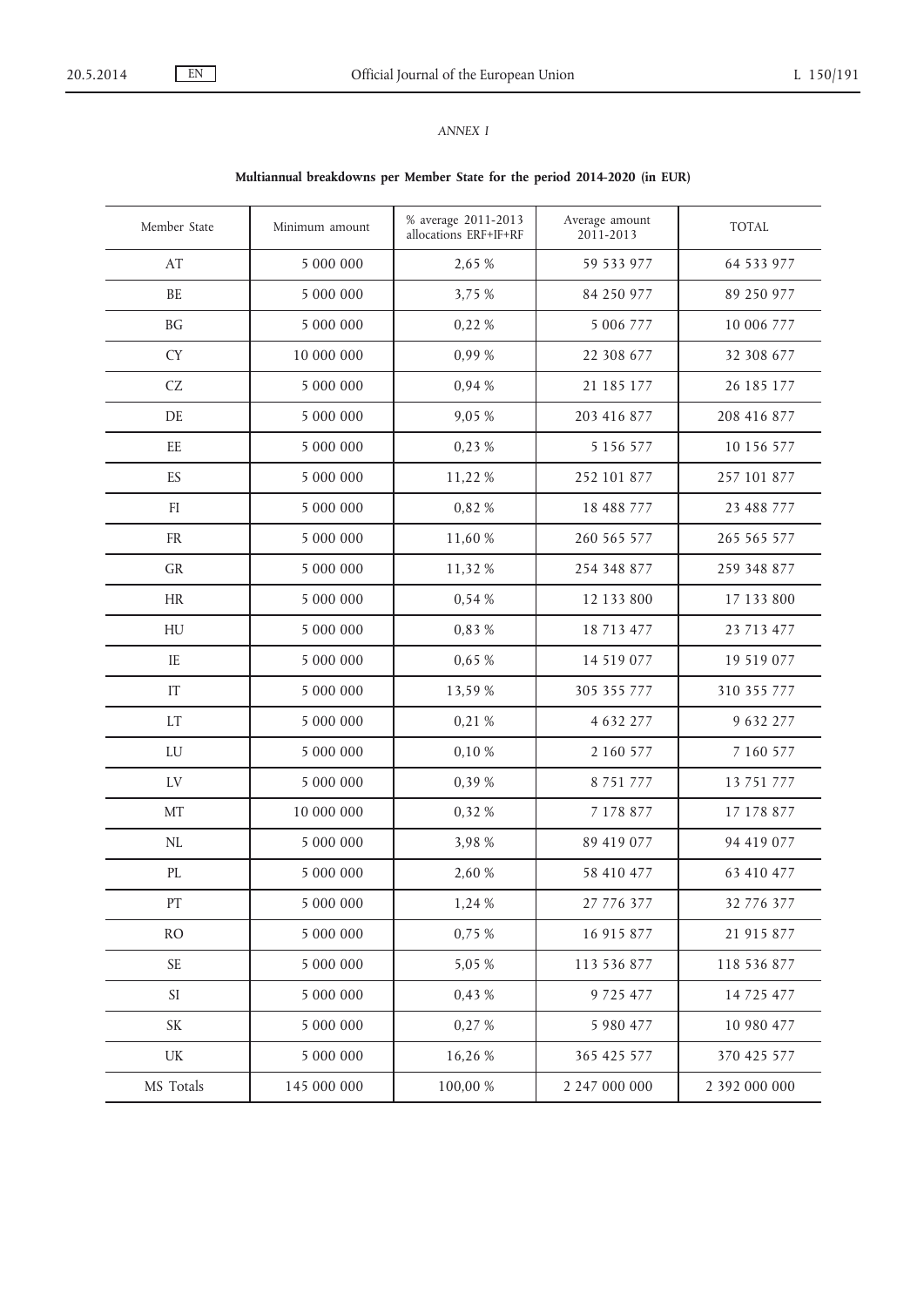### *ANNEX II*

### **List of specific actions referred to in Article 16**

- 1. Establishment and development in the Union of transit and processing centres for refugees, in particular to support resettlement operations in cooperation with the UNHCR.
- 2. New approaches, in cooperation with the UNHCR, concerning access to asylum procedures targeting main countries of transit, such as protection programmes for particular groups or certain procedures for examination of applications for asylum.
- 3. Joint initiatives amongst Member States in the field of integration, such as benchmarking exercises, peer reviews or testing of European modules, for example on the acquisition of language skills or the organisation of introductory programmes and with the aim of improving the coordination of policies between Member States, regions and local authorities.
- 4. Joint initiatives aimed at the identification and implementation of new approaches concerning the procedures at first encounter and standards of protection of and assistance for unaccompanied minors.
- 5. Joint return operations, including joint actions on the implementation of Union readmission agreements.
- 6. Joint reintegration projects in the countries of origin with a view to sustainable return, as well as joint actions to strengthen third countries' capacities to implement Union readmission agreements.
- 7. Joint initiatives aimed at restoring family unity and reintegration of unaccompanied minors in their countries of origin.
- 8. Joint initiatives among Member States in the field of legal migration, including the setting up of joint migration centres in third countries, as well as joint projects to promote cooperation between Member States with a view to encouraging the use of exclusively legal migration channels and informing about the risks of illegal immigration.

#### *ANNEX III*

#### **List of common Union resettlement priorities**

- 1. The Regional Protection Programme in Eastern Europe (Belarus, Moldova, Ukraine).
- 2. The Regional Protection Programme in the Horn of Africa (Djibouti, Kenya, Yemen).
- 3. The Regional Protection Programme in North Africa (Egypt, Libya, Tunisia).
- 4. Refugees in the region of Eastern Africa/Great Lakes.
- 5. Iraqi refugees in Syria, Lebanon, Jordan.
- 6. Iraqi refugees in Turkey.
- 7. Syrian refugees in the region.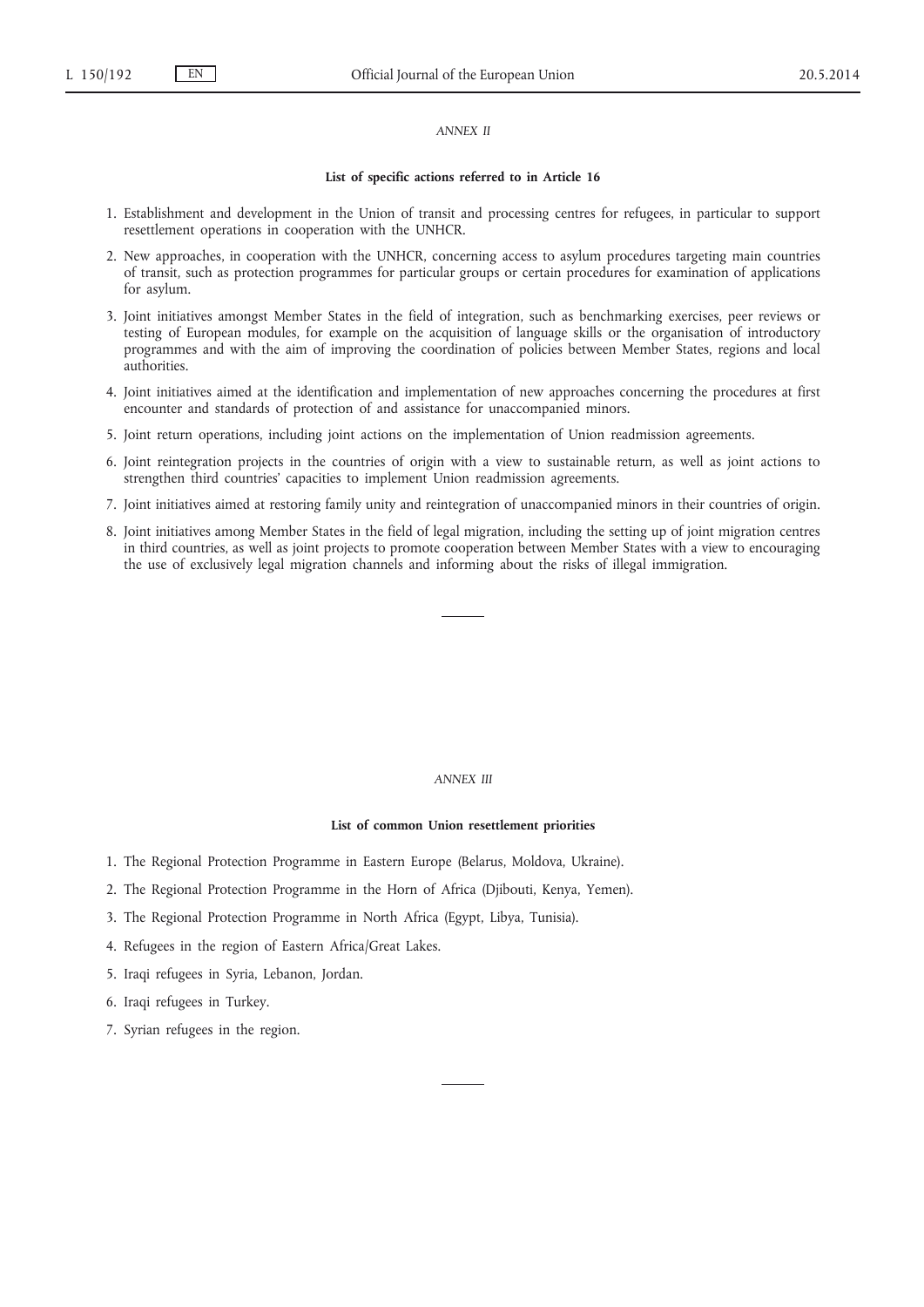### *ANNEX IV*

#### **List of common indicators for the measurement of the specific objectives**

- (a) To strengthen and develop all aspects of the Common European Asylum System, including its external dimension.
	- (i) Number of target group persons provided with assistance through projects in the field of reception and asylum systems supported under the Fund.
		- For the purposes of annual implementation reports, as referred to in Article 54 of Regulation (EU) No 514/2014, this indicator shall be further broken down in sub-categories such as:
		- number of target group persons benefiting from information and assistance throughout the asylum procedures,
		- number of target group persons benefiting from legal assistance and representation,
		- number of vulnerable persons and unaccompanied minors benefiting from specific assistance;
	- (ii) Capacity (i.e. number of places) of new reception accommodation infrastructure set up in line with the common requirements for reception conditions set out in the Union *acquis* and of existing reception accommodation infrastructure improved in accordance with the same requirements as a result of the projects supported under the Fund and percentage in the total reception accommodation capacity;
	- (iii) Number of persons trained in asylum-related topics with the assistance of the Fund, and that number as a percentage of the total number of staff trained in those topics;
	- (iv) Number of country-of-origin information products and fact-finding missions conducted with the assistance of the Fund;
	- (v) Number of projects supported under the Fund to develop, monitor and evaluate asylum policies in Member States;
	- (vi) Number of persons resettled with support of the Fund.
- (b) To support legal migration to the Member States in accordance with their economic and social needs, such as labour market needs, while reducing the abuse of legal migration, and to promote the effective integration of third-country nationals.
	- (i) Number of target group persons who participated in pre-departure measures supported under the Fund;
	- (ii) Number of target group persons assisted by the Fund through integration measures in the framework of national, local and regional strategies.

For the purposes of annual implementation reports, as referred to in Article 54 of Regulation (EU) No 514/2014, this indicator shall be further broken down in sub-categories such as:

- number of target group persons assisted through measures focusing on education and training, including language training and preparatory actions to facilitate access to the labour market,
- number of target group persons supported through the provision of advice and assistance in the area of housing,
- number of target group persons assisted through the provision of health and psychological care,
- number of target group persons assisted through measures related to democratic participation;
- (iii) Number of local, regional and national policy frameworks/measures/tools in place for the integration of thirdcountry nationals and involving civil society and migrant communities, as well as all other relevant stakeholders, as a result of the measures supported under the Fund;